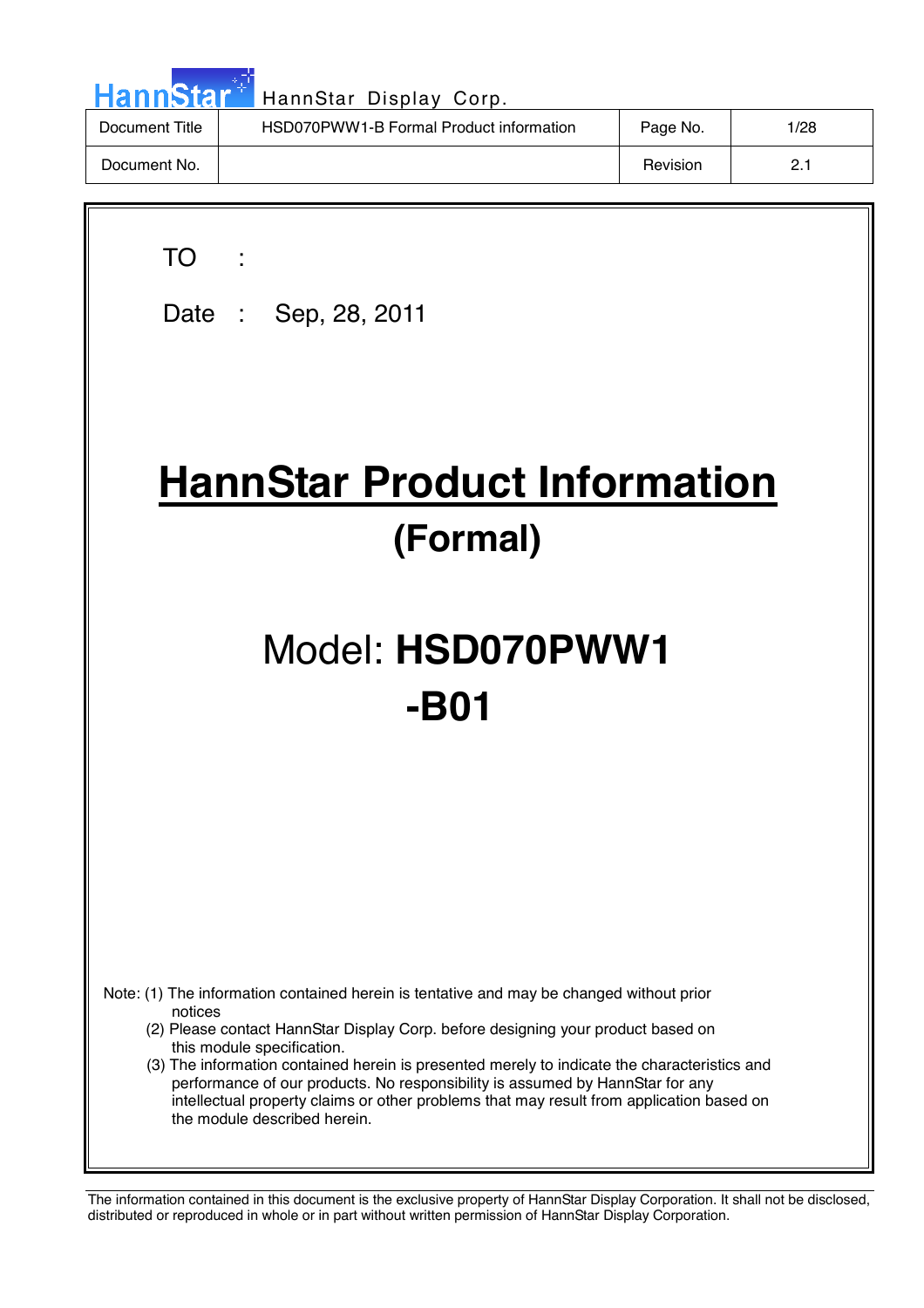|  |  | <b>HannStar</b> |  |
|--|--|-----------------|--|
|  |  |                 |  |

| Document Title | HSD070PWW1-B Formal Product information | Page No. | 2/28     |
|----------------|-----------------------------------------|----------|----------|
| Document No.   |                                         | Revision | <u>.</u> |

| <b>Record of Revisions</b> |               |                         |                                                                 |  |  |  |
|----------------------------|---------------|-------------------------|-----------------------------------------------------------------|--|--|--|
| Rev.                       | Date          |                         |                                                                 |  |  |  |
| $1.0\,$                    | Sep, 28, 2011 | Sub-Model<br><b>B01</b> | Description of change<br>Formal specification was first issued. |  |  |  |
|                            |               |                         |                                                                 |  |  |  |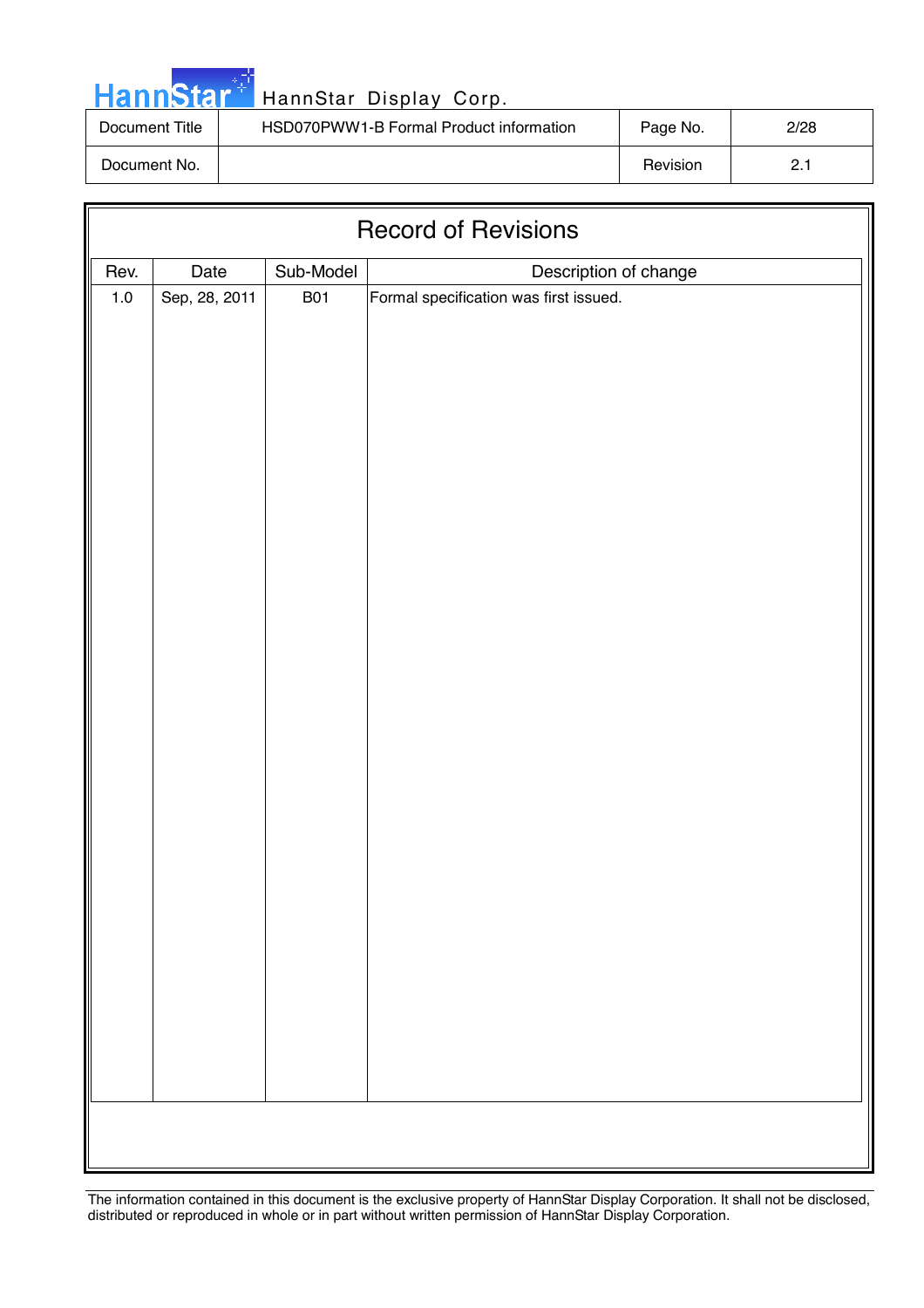

# HannStar<sup>t HannStar Display Corp.</sup>

| Document Title | HSD070PWW1-B Formal Product information | Page No. | 3/28     |
|----------------|-----------------------------------------|----------|----------|
| Document No.   |                                         | Revision | <u>.</u> |

### **Contents**

| 1.0  | p.4  |
|------|------|
| 2.0  | p.5  |
| 3.0  | p.6  |
| 4.0  | p.10 |
| 5.0  | p.12 |
| 6.0  | p.14 |
| 7.0  | p.21 |
| 8.0  | p.22 |
| 9.0  | p.24 |
| 10.0 | p.25 |
| 11.0 | p.26 |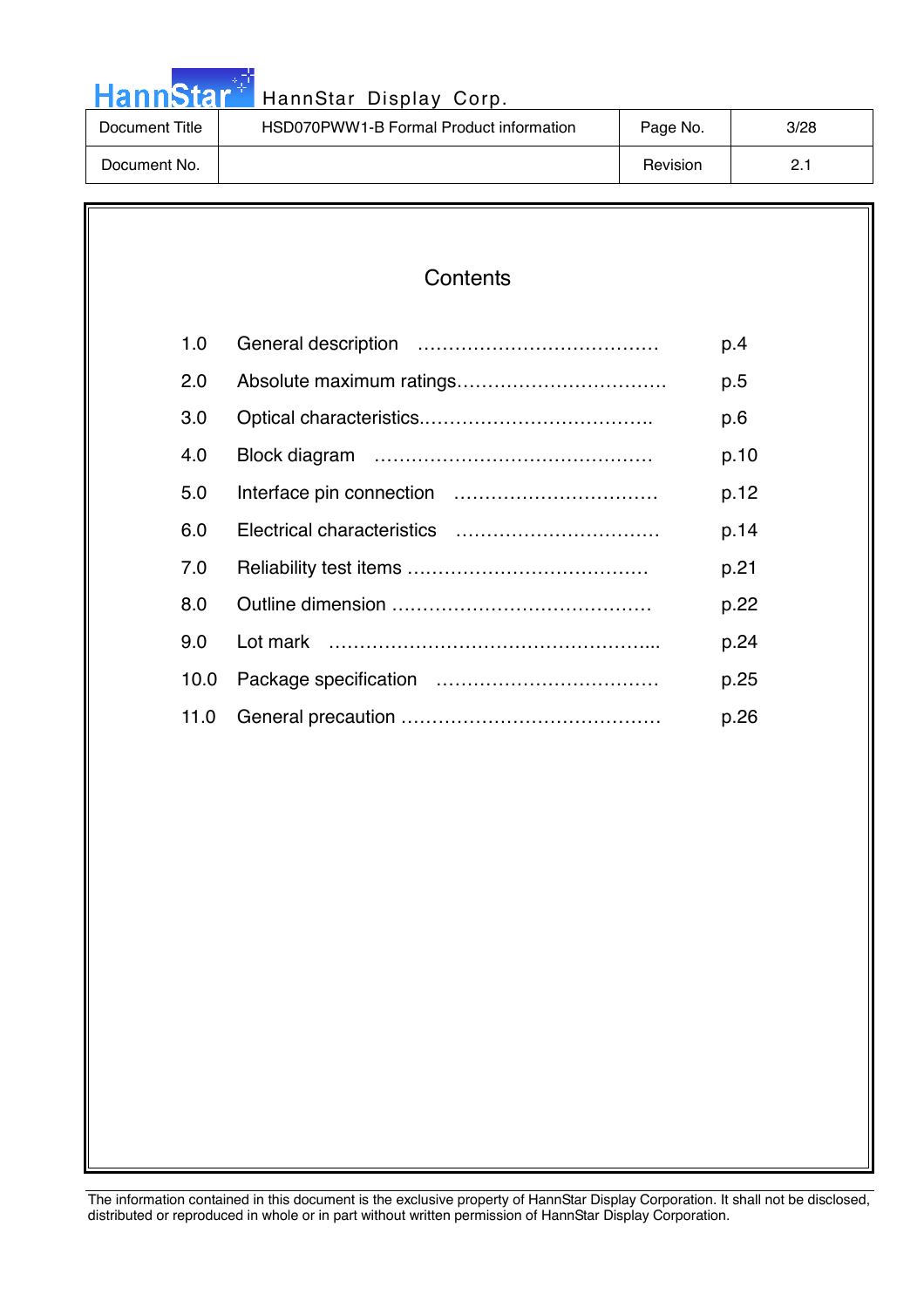

| Document Title | HSD070PWW1-B Formal Product information | Page No. | 4/28 |
|----------------|-----------------------------------------|----------|------|
| Document No.   |                                         | Revision |      |

### **1.0 GENERAL DESCRIPTION**

### **1.1 Introduction**

HannStar Display model HSD070PWW1-B01 is a color active matrix thin film transistor (TFT) liquid crystal display (LCD) that uses amorphous silicon TFT as a switching device. This model is composed of a TFT LCD panel, a driving circuit and a back light system. This TFT LCD has a 7(16:10) inch diagonally measured active display area with WXGA (1280 horizontal by 800 vertical pixel) resolution.

### **1.2 Features**

- 7.0 (16:10 diagonal) inch configuration
- One channel LVDS interface
- 262K color by 6 bit R.G.B signal input
- RoHS Compliance
- Halogen Free

### **1.3 Applications**

- Handbook
- **Notebook**

### **1.4 General information**

| Item                     |               | Specification                                                        | Unit   |
|--------------------------|---------------|----------------------------------------------------------------------|--------|
| <b>Outline Dimension</b> |               | 161.2(Typ) x105.5 (Typ)                                              | mm     |
| Display area             |               | 150.72 (H) x 94.2(V)                                                 | mm     |
| Number of Pixel          |               | 1280 RGB (H) x 800(V)                                                | pixels |
| Pixel pitch              |               | $0.11775(H) \times 0.11775(V)$                                       | mm     |
| Pixel arrangement        |               | <b>RGB Vertical stripe</b>                                           |        |
| Display mode             |               | Normally Black                                                       |        |
| <b>NTSC</b>              |               | 50                                                                   | $\%$   |
| Surface treatment        |               | <b>HC</b>                                                            |        |
| Weight                   |               | 93g(Max.)                                                            | g      |
| Back-light               |               | <b>White LED</b>                                                     |        |
| Power<br>Consumption     | Logic and BLU | $2.8$ (typ.) $3.0$ (max)/<br>(Logic 1.13W + BLU 1.87W)@White pattern |        |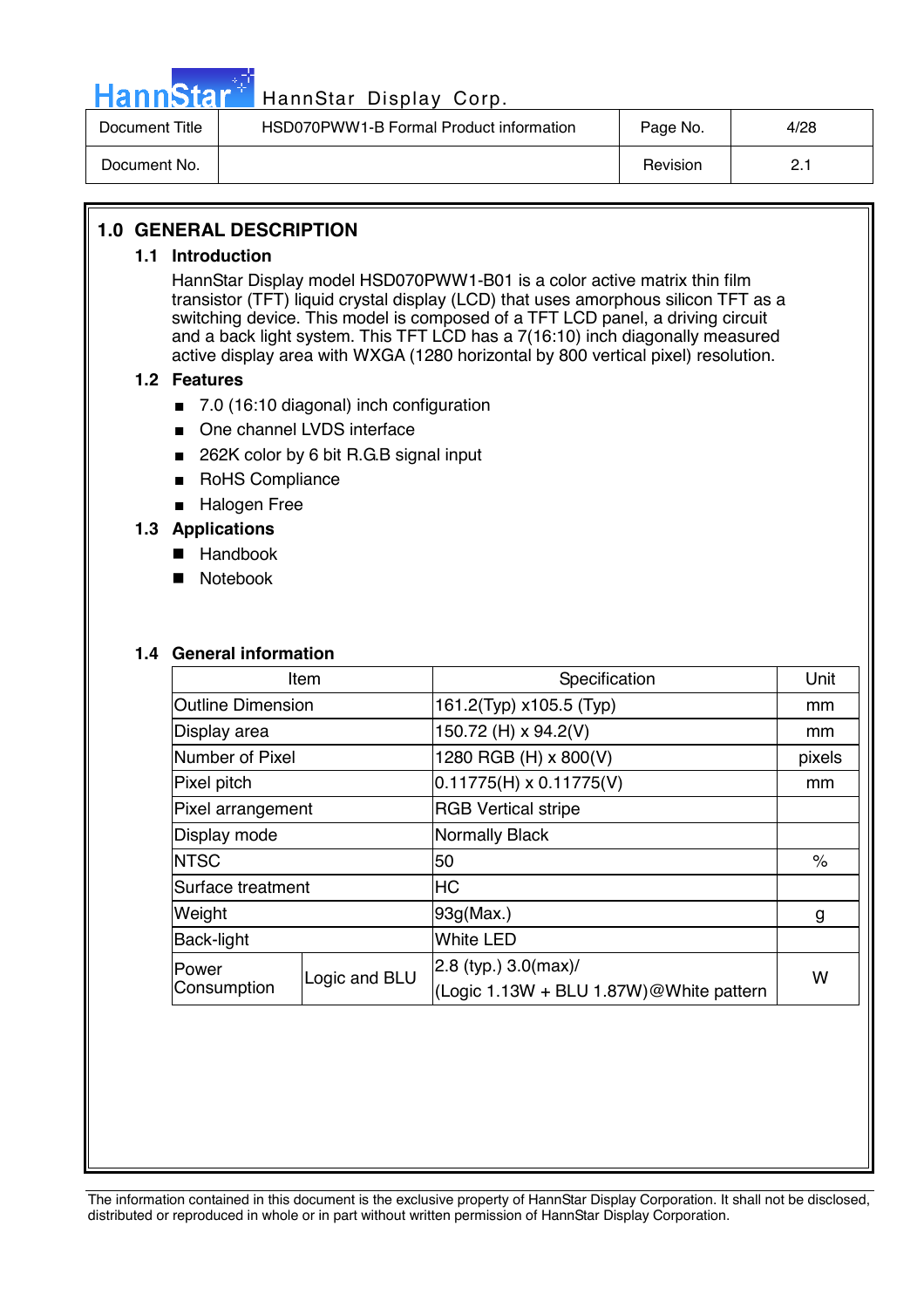

# HannStar<sup>t HannStar</sup> Display Corp.

| Document Title | HSD070PWW1-B Formal Product information | Page No. | 5/28 |
|----------------|-----------------------------------------|----------|------|
| Document No.   |                                         | Revision | ົ.   |

### **1.5 Mechanical Information**

| Item        |                   | Min.  | Typ.  | Max.  | Unit |
|-------------|-------------------|-------|-------|-------|------|
|             | Horizontal (H)    | 160.9 | 161.2 | 161.5 | mm   |
| Module      | Vertical (V)      | 105.2 | 105.5 | 105.8 | mm   |
| <b>Size</b> | Depth (D) w/o PCB |       | 2.35  | 2.65  | mm   |
|             | Depth (D) w/ PCB  |       | 4.2   | 4.5   |      |
| Weight      |                   |       | 90    |       | g    |

### **2.0 ABSOLUTE MAXIMUM RATINGS**

### **2.1 Electrical Absolute Rating**

### **2.1.1 TFT LCD Module**

| Item                 | Svmbol | Min. | Max. | Unit | <b>Note</b> |
|----------------------|--------|------|------|------|-------------|
| Logic Supply voltage | V DD   | −∪.ാ |      |      |             |

### **2.1.2 Environment Absolute Rating**

| Item                  | Symbol | Min. | Max. | Unit   | <b>Note</b> |
|-----------------------|--------|------|------|--------|-------------|
| Operating Temperature | opa    | -20  |      | $\sim$ |             |
| Storage Temperature   | l stg  | -30  | 80   | $\sim$ |             |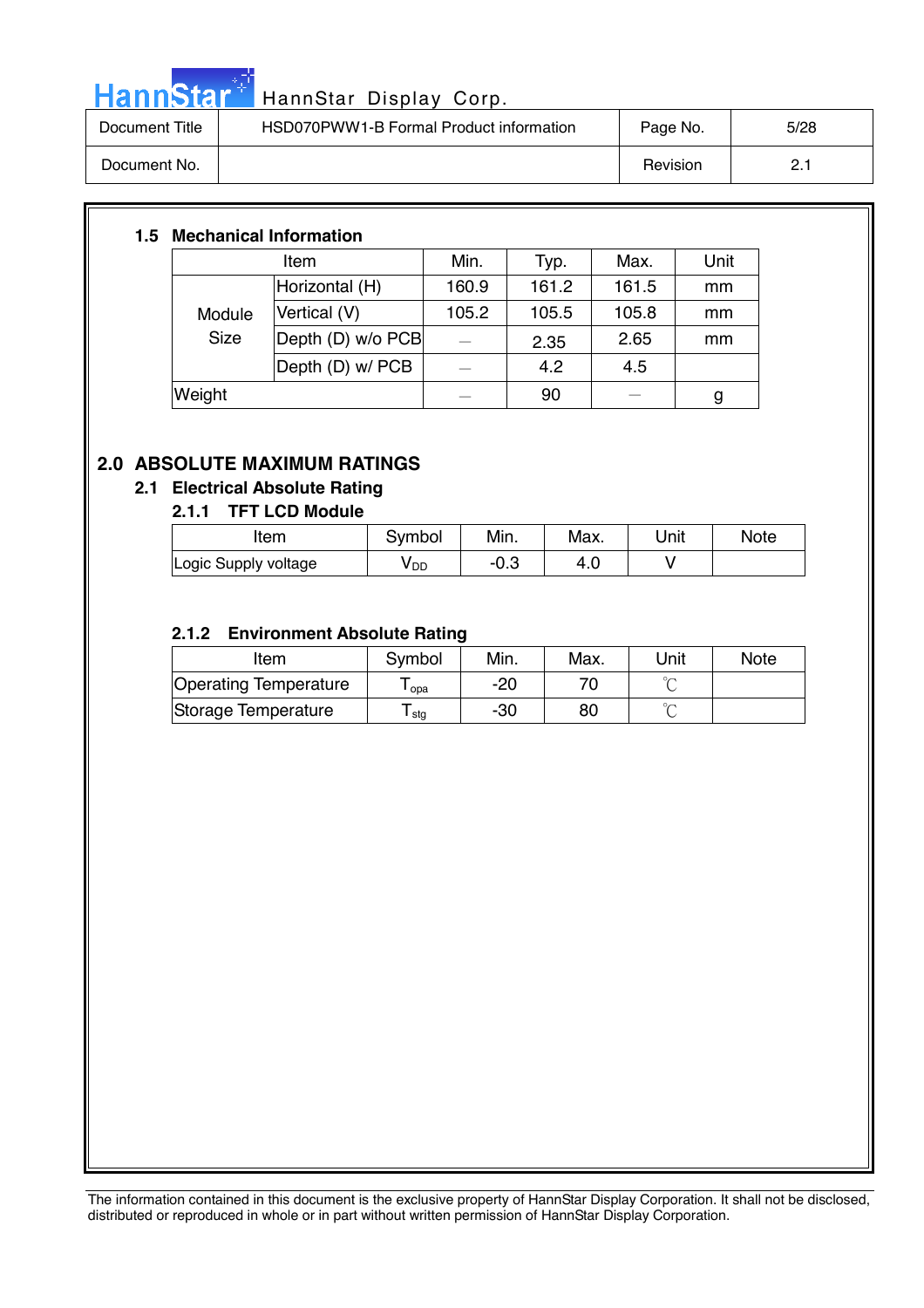

# HannStar<sup>t HannStar</sup> Display Corp.

| Document Title | HSD070PWW1-B Formal Product information | Page No. | 6/28 |
|----------------|-----------------------------------------|----------|------|
| Document No.   |                                         | Revision |      |

| Item                              |             | Symbol                | Condition    | Min.  | Typ.  | Max.                     | Unit              | <b>Note</b>              |
|-----------------------------------|-------------|-----------------------|--------------|-------|-------|--------------------------|-------------------|--------------------------|
| Contrast                          |             | <b>CR</b>             |              | 640   | 800   |                          |                   | (1)(2)(4)                |
| Response time Rising              |             | $Tr+Tf$               |              |       | 25    | 35                       | msec              | (1)(3)                   |
| White luminance<br>(center point) |             | $Y_L$                 |              | 320   | 400   |                          | cd/m <sup>2</sup> | (1)(4)(5)<br>$(lL=20mA)$ |
|                                   | Red         | $R_{x}$               | $\Theta = 0$ | 0.558 | 0.588 | 0.618                    |                   |                          |
|                                   |             | $R_Y$                 | Normal       | 0.324 | 0.354 | 0.384                    |                   |                          |
|                                   | Green       | $G_{x}$               | viewing      | 0.297 | 0.327 | 0.357                    |                   |                          |
| Color<br>chromaticity             |             | $G_Y$                 | angle        | 0.530 | 0.560 | 0.590                    |                   |                          |
| (CIE1931)                         | <b>Blue</b> | $B_{x}$               |              | 0.128 | 0.158 | 0.188                    |                   |                          |
|                                   |             | $B_Y$                 |              | 0.069 | 0.099 | 0.129                    |                   |                          |
|                                   | White       | $W_{x}$               |              | 0.283 | 0.313 | 0.343                    |                   |                          |
|                                   |             | $W_{y}$               |              | 0.299 | 0.329 | 0.359                    |                   |                          |
|                                   |             | $\Theta_L$            |              | 80    | 89    |                          |                   |                          |
| Viewing angle                     | Hor.        | $\Theta$ R            |              | 80    | 89    | $\overline{\phantom{0}}$ |                   |                          |
|                                   |             | $\Theta_{\mathsf{U}}$ | CR > 10      | 80    | 89    |                          |                   | (1)(4)                   |
|                                   | Ver.        | $\Theta_{\mathsf{D}}$ |              | 80    | 89    |                          |                   |                          |

### **3.2 Measuring Condition**

- $\blacksquare$  Measuring surrounding : dark room
- Ambient temperature: 25±2°C
- 15min. warm-up time.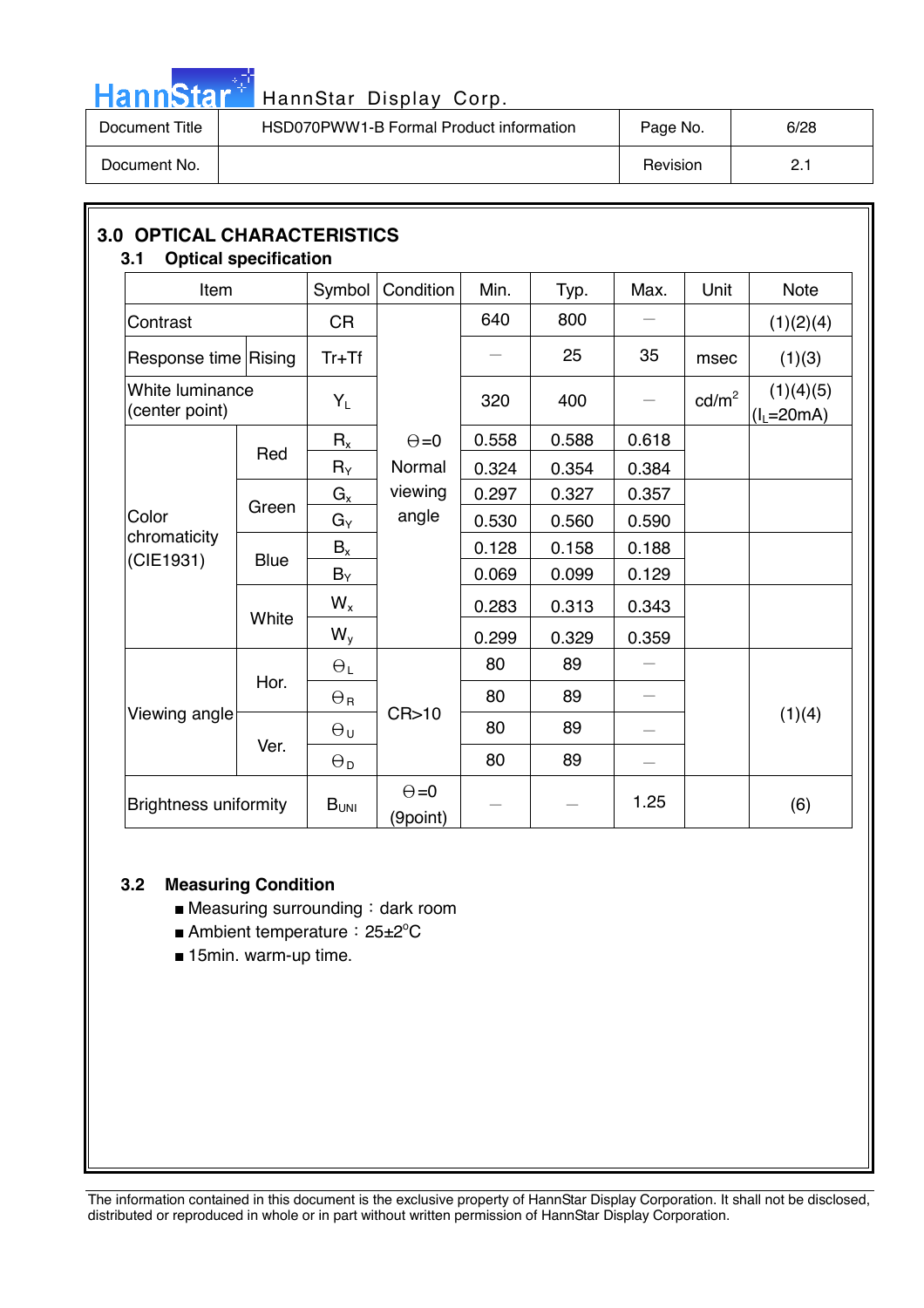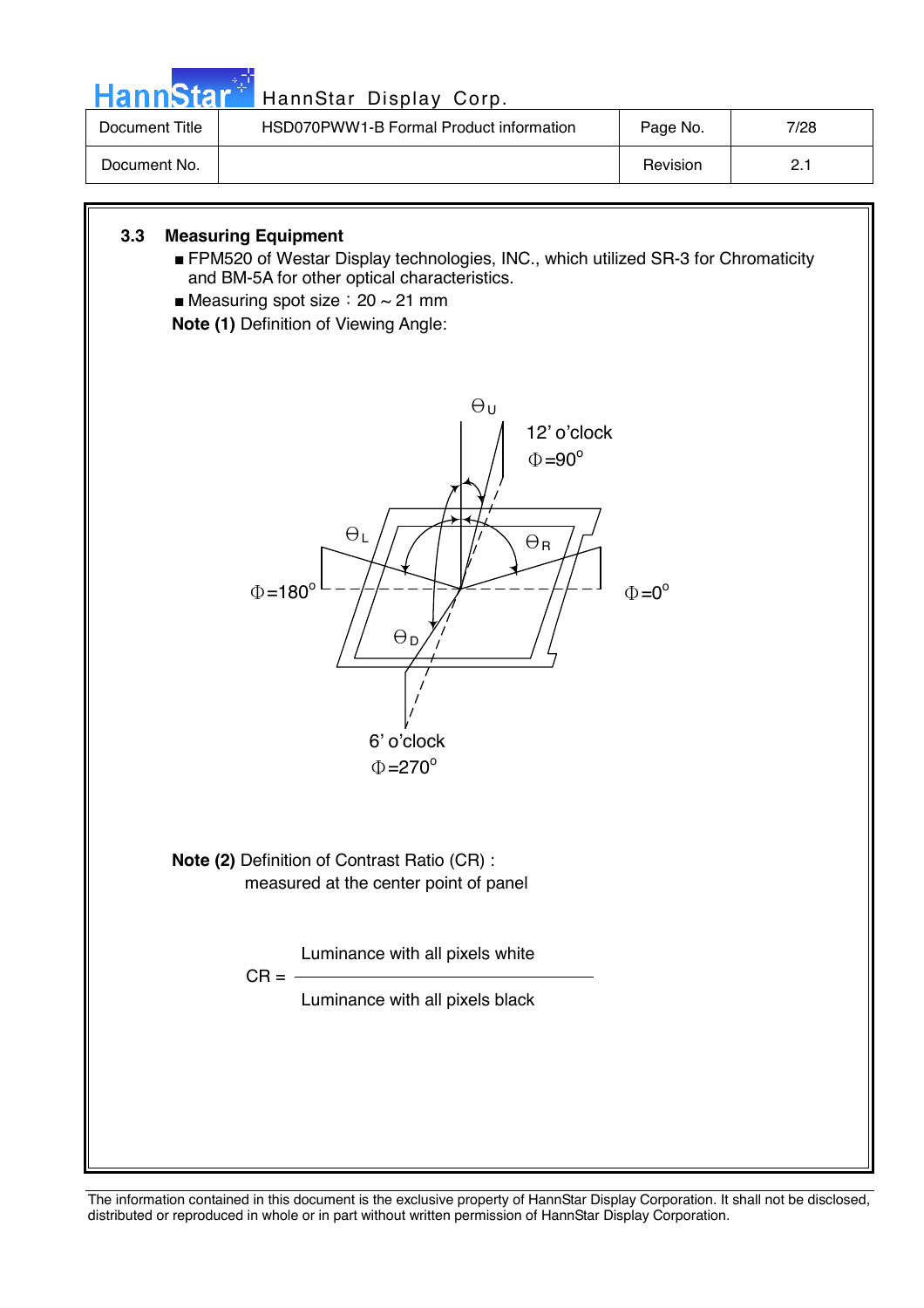| <b>HannStar</b> | HannStar Display Corp.                  |          |      |
|-----------------|-----------------------------------------|----------|------|
| Document Title  | HSD070PWW1-B Formal Product information | Page No. | 8/28 |
| Document No.    |                                         | Revision | 2.1  |

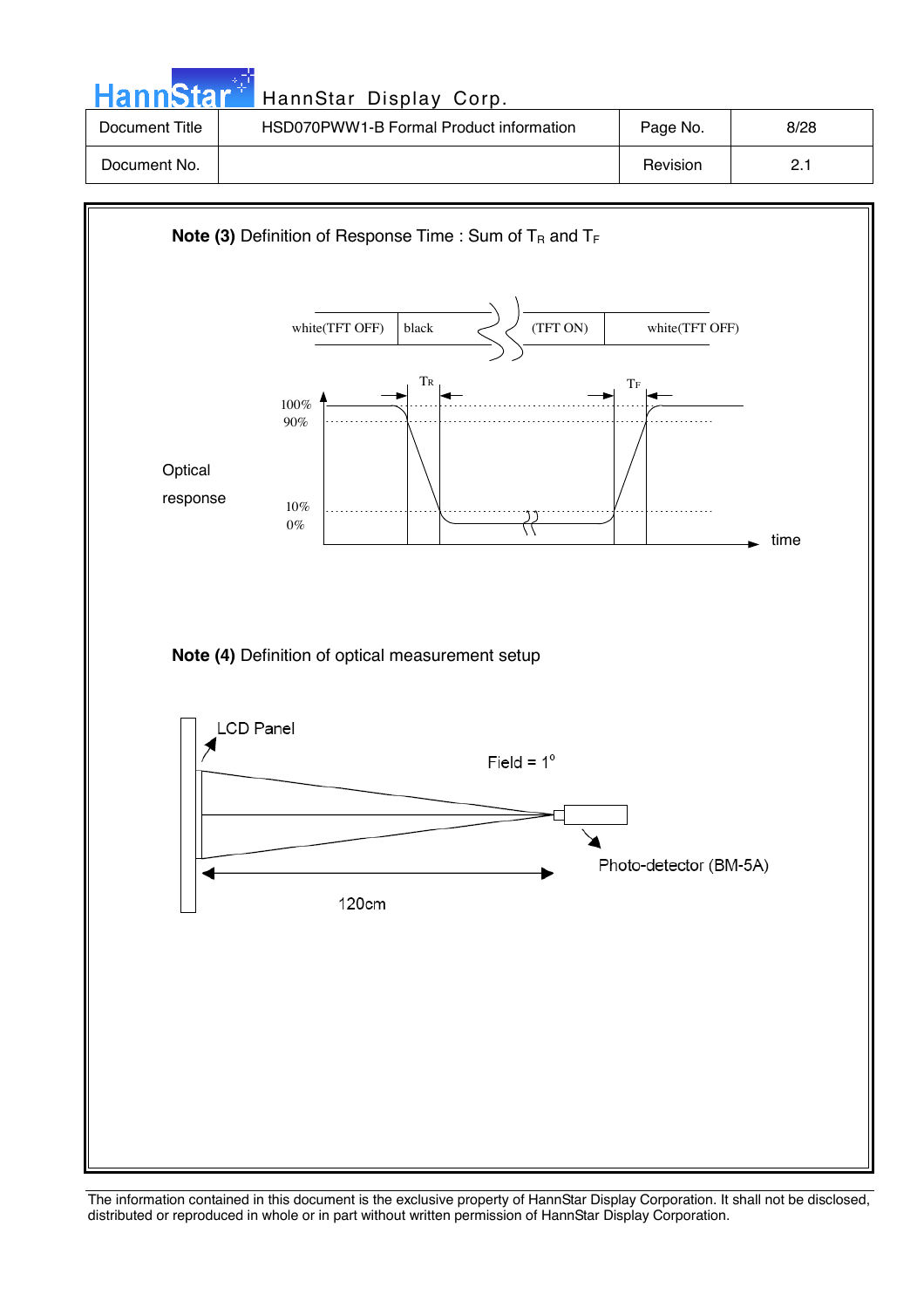| HannStar <sup>+</sup> | HannStar Display Corp.                  |          |      |
|-----------------------|-----------------------------------------|----------|------|
| Document Title        | HSD070PWW1-B Formal Product information | Page No. | 9/28 |
| Document No.          |                                         | Revision | 2.1  |
|                       |                                         |          |      |

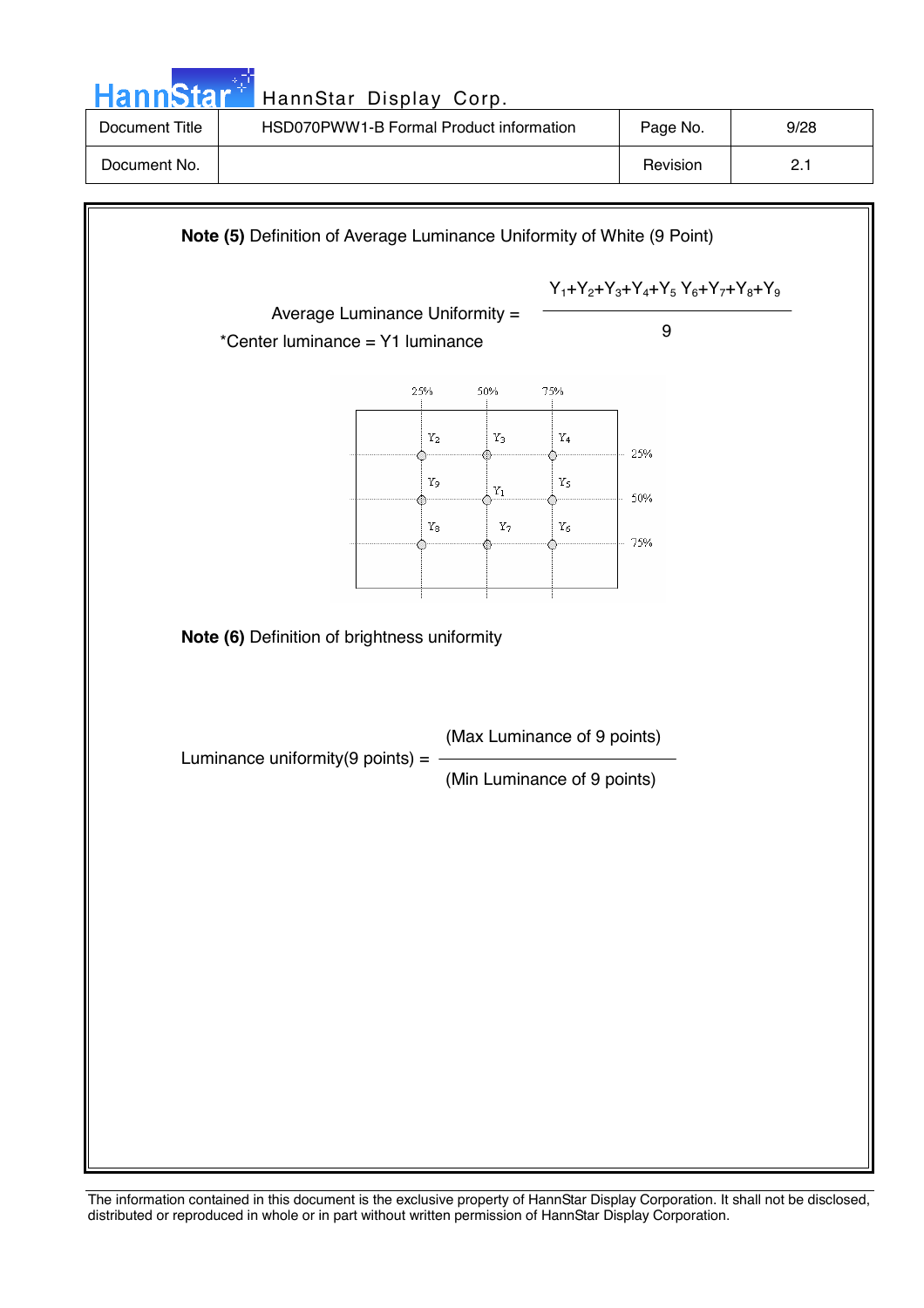| HannStar <sup>+</sup> | HannStar Display Corp.                  |          |       |
|-----------------------|-----------------------------------------|----------|-------|
| Document Title        | HSD070PWW1-B Formal Product information | Page No. | 10/28 |
|                       |                                         |          |       |

Document No. 2.1

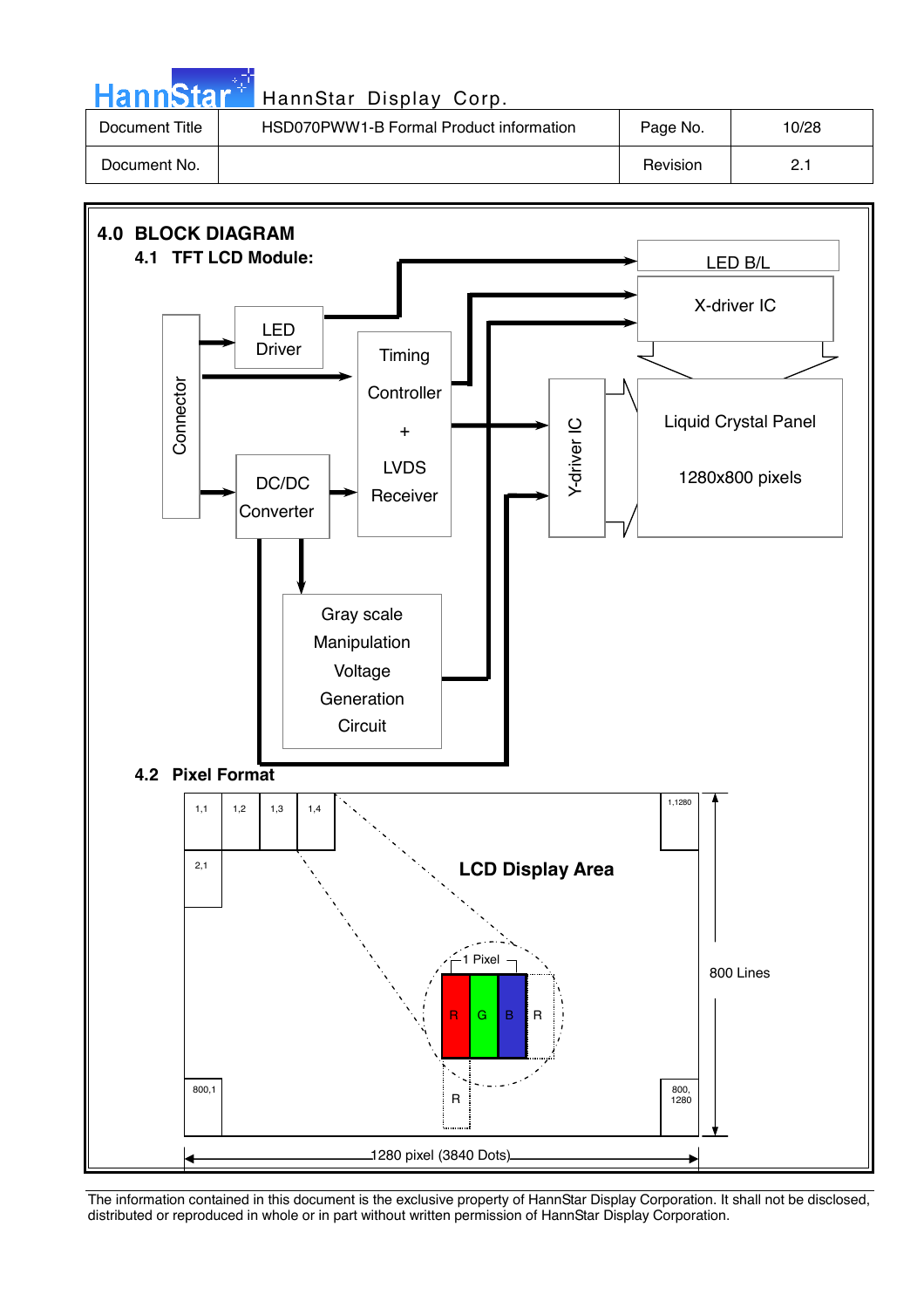|  |  | annst |  |
|--|--|-------|--|
|  |  |       |  |

| Document Title | HSD070PWW1-B Formal Product information | Page No. | 11/28 |
|----------------|-----------------------------------------|----------|-------|
| Document No.   |                                         | Revision |       |

|                                             |                                        | <b>MSB</b>              |                              |                                         |                                | LSB                     | <b>MSB</b>                         |                |                |                         |                         | <b>LSB</b> MSB                       |                     |                              |                              |                         | <b>LSB</b>     | Gray scale                                 |
|---------------------------------------------|----------------------------------------|-------------------------|------------------------------|-----------------------------------------|--------------------------------|-------------------------|------------------------------------|----------------|----------------|-------------------------|-------------------------|--------------------------------------|---------------------|------------------------------|------------------------------|-------------------------|----------------|--------------------------------------------|
|                                             | <b>Display</b>                         | R5 R4                   |                              | R <sub>3</sub>                          | R <sub>2</sub>                 |                         | R1 R0 G5 G4                        |                | G3             | G2G1                    |                         | G0 B5 B4                             |                     | B <sub>3</sub>               | <b>B2</b>                    | <b>B1</b>               | B <sub>0</sub> | level                                      |
|                                             | <b>Black</b>                           |                         |                              | L                                       | L                              |                         |                                    |                |                | L                       | L                       | L                                    |                     | L                            | L                            |                         |                |                                            |
|                                             | <b>Blue</b>                            | L                       | L                            | L                                       | L                              | L                       | L<br>IL                            | L              | L              | L                       | L                       | $\frac{}{\mathbf{H}}$                | $\overline{H}$      | $\overline{\mathsf{H}}$      | $\overline{H}$               | $\overline{\mathsf{H}}$ | $\overline{H}$ | $\blacksquare$                             |
|                                             | Green                                  |                         | L                            | L                                       |                                |                         | Π<br>L                             | $\overline{H}$ | $\overline{H}$ | $\overline{H}$          | $\overline{H}$          | $\overline{H}$                       | L                   |                              | L                            |                         |                | $\blacksquare$                             |
| <b>Basic</b>                                | <b>Light Blue</b>                      |                         |                              | L                                       |                                | L                       | Ξ                                  | $\overline{H}$ | $\overline{H}$ | $\mathsf{H}$            | $\overline{\mathsf{H}}$ | H H                                  | $\overline{H}$      | $\overline{H}$               | $\overline{H}$               | $\overline{H}$          | $\overline{H}$ | $\blacksquare$                             |
| color                                       | Red<br>Purple                          | Н<br>$\overline{H}$     | Η<br>$\overline{\mathsf{H}}$ | $\mathsf{H}$<br>$\overline{\mathsf{H}}$ | $\mathsf{H}$<br>$\overline{H}$ | Н<br>$\overline{H}$     | HL<br>$\overline{H}$               | L<br>L         | L              | L<br>L                  | L<br>L                  | L<br>$\frac{\mathsf{r}}{\mathsf{H}}$ | L<br>$\overline{H}$ | L<br>$\overline{\mathsf{H}}$ | L<br>$\overline{\mathsf{H}}$ | $\overline{H}$          | $\overline{H}$ | $\overline{\phantom{a}}$<br>$\blacksquare$ |
|                                             | Yellow                                 | $\overline{H}$          | $\overline{H}$               | $\overline{\mathsf{H}}$                 | $\overline{H}$                 | $\overline{H}$          | $\frac{}{\mathbf H}$               | $\overline{H}$ | $\overline{H}$ | $\overline{\mathsf{H}}$ | $\overline{\mathsf{H}}$ | H L                                  | L                   | L                            | L                            |                         | $\mathbf{I}$   | $\blacksquare$                             |
|                                             | White                                  | $\overline{H}$          | $\overline{H}$               | $\overline{H}$                          | $\overline{H}$                 | $\overline{H}$          | $\overline{\overline{\mathbf{H}}}$ | $\overline{H}$ | $\overline{H}$ | $\overline{H}$          | $\overline{\mathsf{H}}$ | $\overline{H}$                       | $\overline{H}$      | $\overline{H}$               | $\overline{H}$               | H                       | $\overline{H}$ |                                            |
|                                             | <b>Black</b>                           |                         | L                            | L                                       | L                              | L                       | LIL                                | L              | L              | L                       | L                       | L                                    | L                   |                              | L                            |                         |                | L <sub>0</sub>                             |
|                                             |                                        |                         | L                            | L                                       | L                              | L                       | HL                                 | L              | L              | L                       | L                       | L L                                  | L                   | L                            | L                            | L                       | L              | L1                                         |
|                                             |                                        |                         | L                            | L                                       | L                              | $\overline{H}$          | LIL                                | L              | L              | L                       | L                       | LIL                                  | L                   | L                            | L                            | L                       |                | L2                                         |
| Gray<br>scale<br>of Red                     | Dark<br>Light                          |                         |                              |                                         |                                |                         |                                    |                |                |                         |                         |                                      |                     |                              |                              |                         |                | L3L60                                      |
|                                             |                                        | Н                       | H                            | $\mathsf{H}$                            | $\mathsf{H}$                   | L                       | HIL                                | L              | L              | L                       | L                       | LL                                   | L                   | L                            | L                            | L                       |                | L61                                        |
|                                             |                                        | $\overline{\mathsf{H}}$ | $\overline{\mathsf{H}}$      | $\overline{\mathsf{H}}$                 | $\overline{H}$                 | $\overline{H}$          | LL                                 | L              | L              | L                       | L                       | LL                                   | L                   | L                            | L                            | L                       |                | L62                                        |
|                                             | Red                                    | $\overline{H}$          | $\overline{H}$               | $\overline{H}$                          | $\overline{H}$                 | $\overline{H}$          | $\overline{H}$                     | L              | L              | L                       | L                       | LIL                                  | L                   | L                            | L                            | L                       |                | Red L63                                    |
|                                             | <b>Black</b>                           | L                       | L                            | L                                       | L                              | L                       | LL                                 | L              | L              | L                       | L                       | LL                                   | L                   | L                            | L                            | L                       | L              | L <sub>0</sub>                             |
|                                             |                                        |                         | L                            | L                                       |                                | L                       | ЦL                                 | L              |                |                         | L                       | H L                                  | L                   |                              | L                            |                         |                | L1                                         |
|                                             |                                        |                         | L                            | L                                       |                                |                         | L                                  | L              |                |                         | Η                       | L                                    |                     |                              | L                            |                         |                | $\overline{L2}$                            |
| Gray<br>scale of<br>Green                   | Dark<br>$\uparrow$<br>Light            |                         |                              |                                         |                                |                         |                                    |                |                |                         |                         |                                      |                     |                              |                              |                         |                | L3L60                                      |
|                                             |                                        |                         | L                            | L                                       |                                | L                       | ļН                                 | H              | H              | H                       | L                       | HL                                   | L                   |                              | L                            |                         | L              | L61                                        |
|                                             |                                        |                         | L                            | L                                       | L                              | L                       | 믘                                  | $\overline{H}$ | $\overline{H}$ | $\overline{H}$          | $\mathsf{H}$            | L                                    | L                   | L                            | L                            | L                       | L              | L62                                        |
|                                             | Green                                  |                         | L                            | L                                       |                                | L                       | .H<br>L                            | $\overline{H}$ | $\overline{H}$ | $\overline{H}$          | $\overline{\mathsf{H}}$ | H L                                  | L                   | L                            | L                            |                         |                | Green L63                                  |
|                                             | <b>Black</b>                           |                         | L                            | L                                       |                                | L                       | L                                  | L              | L              | L                       | L                       | τī                                   | L                   |                              | L                            |                         |                | L <sub>0</sub>                             |
|                                             |                                        |                         |                              | L                                       |                                |                         | L                                  | L              |                | L                       | L                       | L                                    |                     |                              | L                            |                         | $\mathsf{H}$   | L1                                         |
|                                             |                                        |                         |                              |                                         |                                |                         | L                                  | L              |                |                         | L                       | L                                    |                     |                              | L                            | Η                       |                | $\overline{L2}$                            |
| Gray<br>scale of<br>Blue                    | Dark<br>Light                          |                         |                              |                                         |                                |                         |                                    |                |                |                         |                         |                                      |                     |                              |                              |                         |                | L3L60                                      |
|                                             |                                        |                         | ட                            | ┕                                       | щ                              | ட                       | 니니                                 | ┕              | ┕              | ட                       | ┕                       | 믘                                    | H                   | $\mathsf{H}$                 | $\mathsf{H}$                 | L,                      | $\mathbf{H}$   | L61                                        |
|                                             |                                        |                         | L                            | L                                       | L                              | L                       | LIL                                | L              | L              | L                       | L                       | 믘                                    | $\overline{H}$      | $\mathsf{H}$                 | $\mathsf{H}$                 | $\mathsf{H}$            | L              | L62                                        |
|                                             | <b>Blue</b>                            |                         | L                            | L                                       |                                |                         | LIL                                | L              |                | L                       | L                       | L H                                  | Н                   | Н                            | Н                            | Н                       | н              | Blue L63                                   |
|                                             | <b>Black</b>                           |                         |                              | L                                       |                                |                         | L                                  | L              |                | L                       | L                       | Ĺ,                                   |                     | L                            | L                            |                         |                | $\mathsf{L0}$                              |
|                                             |                                        |                         | L                            | L                                       | L                              | Г                       | H L                                | L              |                | L                       | L                       | H L                                  | L                   |                              | L                            | L                       | $\mathsf{H}$   | L1                                         |
|                                             |                                        |                         | L                            | L                                       | L                              | $\overline{\mathsf{H}}$ | LL                                 | L              | L              |                         | $\overline{\mathsf{H}}$ | LL                                   |                     | L                            | L                            | $\overline{H}$          |                | $\overline{L2}$                            |
| Gray<br>scale of<br>White &<br><b>Black</b> | Dark<br>$\uparrow$<br>$\perp$<br>Light |                         |                              |                                         |                                |                         |                                    |                |                |                         |                         |                                      |                     |                              |                              |                         |                | L3L60                                      |
|                                             |                                        | H                       | Н                            | H                                       | H                              | L                       | нH                                 | H              | Н              | H                       | L                       | нµ                                   | Н                   | Н                            | H                            |                         | $\mathsf{H}$   | L61                                        |
|                                             |                                        | $\overline{\mathsf{H}}$ | $\overline{H}$               | $\overline{H}$                          | $\overline{H}$                 | $\overline{H}$          | 믘                                  | $\overline{H}$ | $\overline{H}$ | $\overline{H}$          | $\overline{H}$          | 듴                                    | $\overline{H}$      | $\overline{H}$               | $\overline{H}$               | $\overline{H}$          | L              | L62                                        |
|                                             | White                                  | $\overline{H}$          | $\overline{H}$               | $\overline{H}$                          | $\overline{H}$                 | $\overline{H}$          | H H                                | $\overline{H}$ | $\overline{H}$ | $\overline{H}$          | $\overline{H}$          | H H                                  | $\overline{H}$      | $\overline{H}$               | $\overline{H}$               | $\overline{H}$          | Η              | White L63                                  |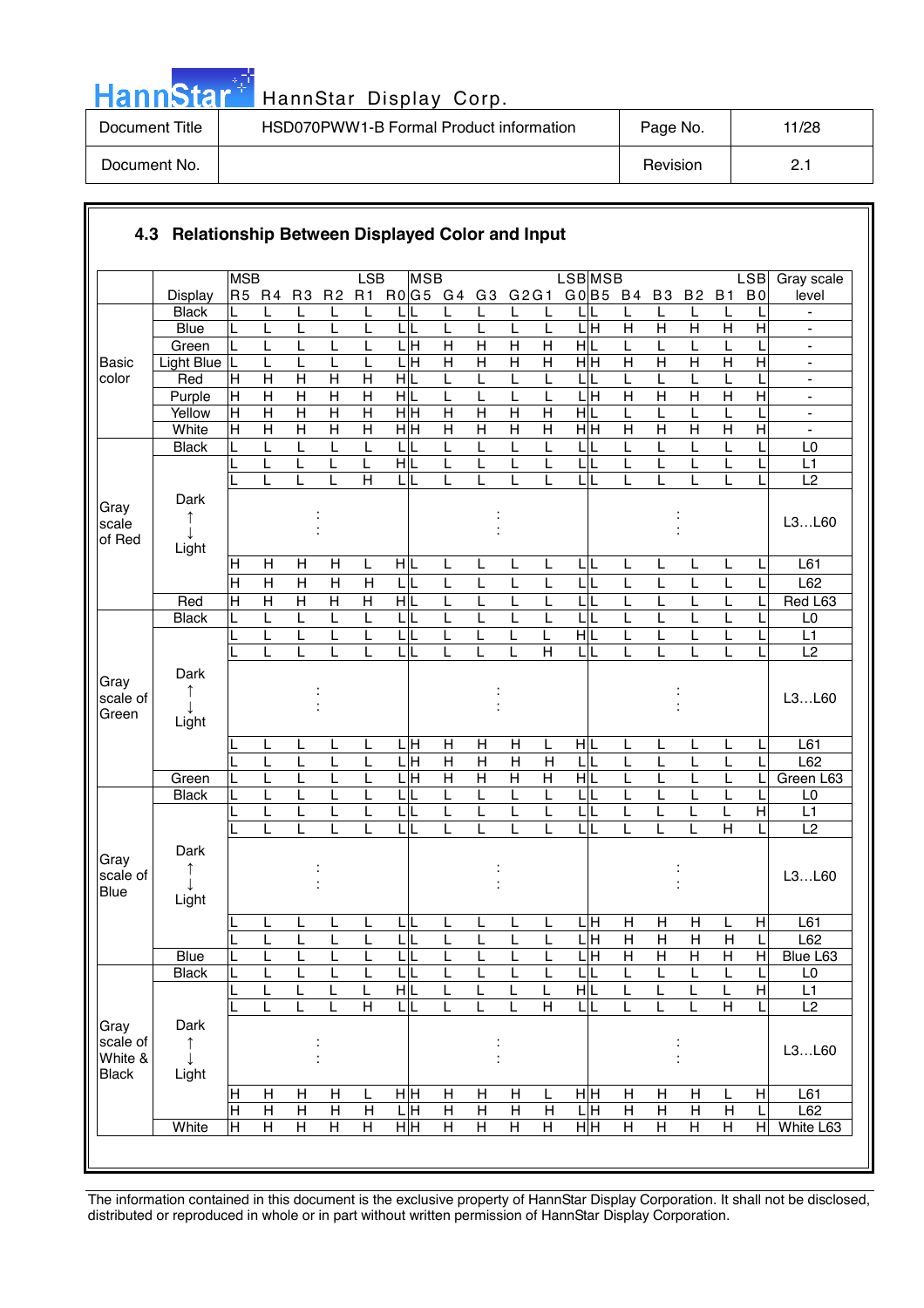

# Hann Star<sup>47</sup> HannStar Display Corp.

| Document Title | HSD070PWW1-B Formal Product information | Page No. | 12/28 |
|----------------|-----------------------------------------|----------|-------|
| Document No.   |                                         | Revision | --    |

### **5.0 INTERFACE PIN CONNECTION 5.1 TFT LCD Module**: CN1 (Input signal): ): MSA24046P30B (STM or equivalent) **Pin No.** Signal **Description** 1 | VDD | Power Supply, 3.3V (typical) 2 | VDD | Power Supply, 3.3V (typical) 3 VDD Power Supply, 3.3V (typical) 4 | NC | NC 5 GND Ground 6 | RXINO- | LVDS differential data input (RO-R5, G0)  $7$  | RXINO+  $+$  LVDS differential data input (RO-R5, G0) 8 GND Ground 9 | RXIN1- | - LVDS differential data input (G1-G5, B0-B1) 10 | RXIN1+ + + LVDS differential data input (G1-G5, B0-B1) 11 | GND Ground 12 | RXIN2- - LVDS differential data input (B2-B5, HS, VS, DE) 13 | RXIN2+ + LVDS differential data input (B2-B5, HS, VS, DE) 14 GND Ground 15 | RXCLKIN- | LVDS differential clock input  $16$  RXCLKIN+  $+$  LVDS differential clock input 17 | GND Ground 18 | NC NC 19 NC NC 20 | GND Ground 21 | NC NC 22 NC NC 23 | GND Ground 24 | LED\_EN Adjust for LED backlight brightness (20KHz) 25 NC NC 26 NC NC 27 VLED LED Power Supply, 3~5V 28 VLED LED Power Supply, 3~5V 29 | VLED LED Power Supply, 3~5V 30 | VLED | LED Power Supply, 3~5V

### Note: The brightness of LCD panel could be changed by adjusting PWM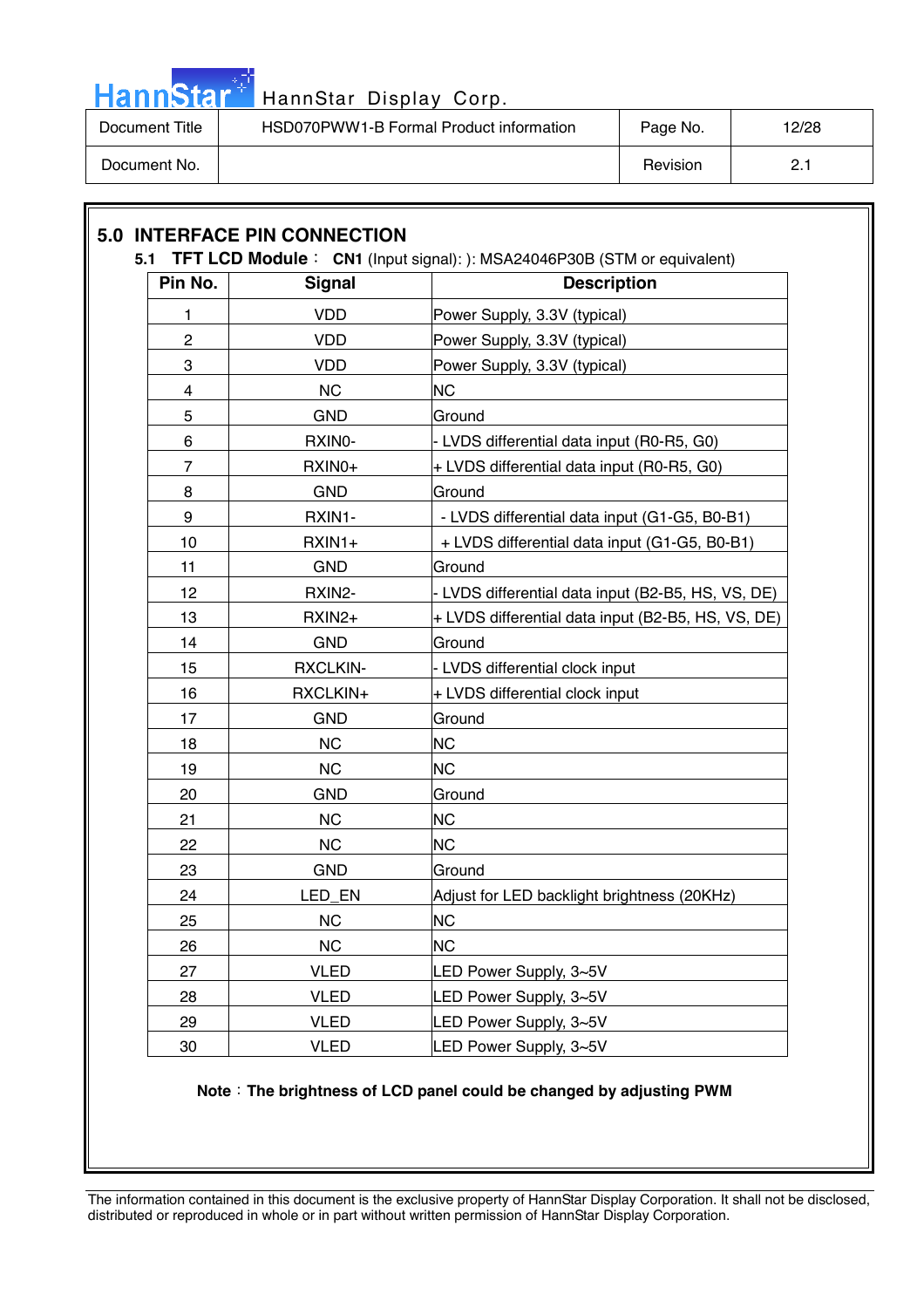# Hann Star<sup>t H</sup> HannStar Display Corp.

| Document Title | HSD070PWW1-B Formal Product information | Page No. | 13/28 |
|----------------|-----------------------------------------|----------|-------|
| Document No.   |                                         | Revision |       |

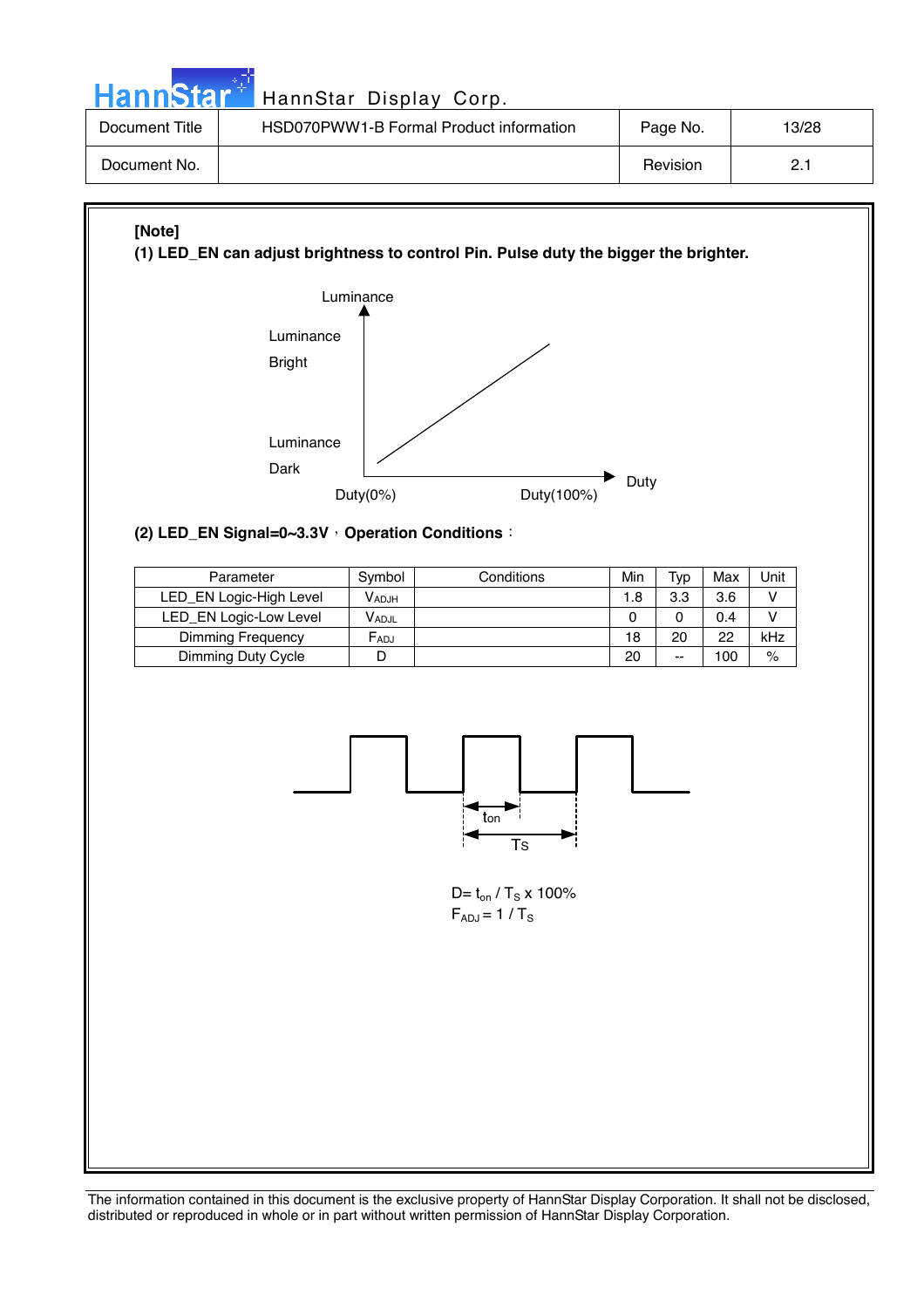

| Document Title | HSD070PWW1-B Formal Product information | Page No. | 14/28 |
|----------------|-----------------------------------------|----------|-------|
| Document No.   |                                         | Revision |       |

### **6.0 ELECTRICAL CHARACTERISTICS 6.1 TFT LCD Module**

| <b>Item</b>                | <b>Symbol</b>   | Min. | Typ.   | Max. | Unit | <b>Note</b>                                  |
|----------------------------|-----------------|------|--------|------|------|----------------------------------------------|
| Supply Voltage             | V <sub>DD</sub> | 3.0  | 3.3    | 3.6  |      | Note $(2)$                                   |
| Current of<br>power supply | <b>IDD</b>      |      | 0.267  |      | A    | $V_{DD} = 3.3V \cdot White$<br>pattern (L63) |
| Inrush current             | <b>I</b> RUSH   | -    | $\sim$ | 1.50 |      | Note $(2)$                                   |

### **Note (1):** V<sub>DD</sub>-dip condition:

When VDD operating within  $2.7V \leq VDD < 3.0V$ , td $\leq$ 10ms, the display may momentarily become abnormal.

 VDD<2.7V , VDD dip condition should also follow the Power On/Off conditions for supply voltage.

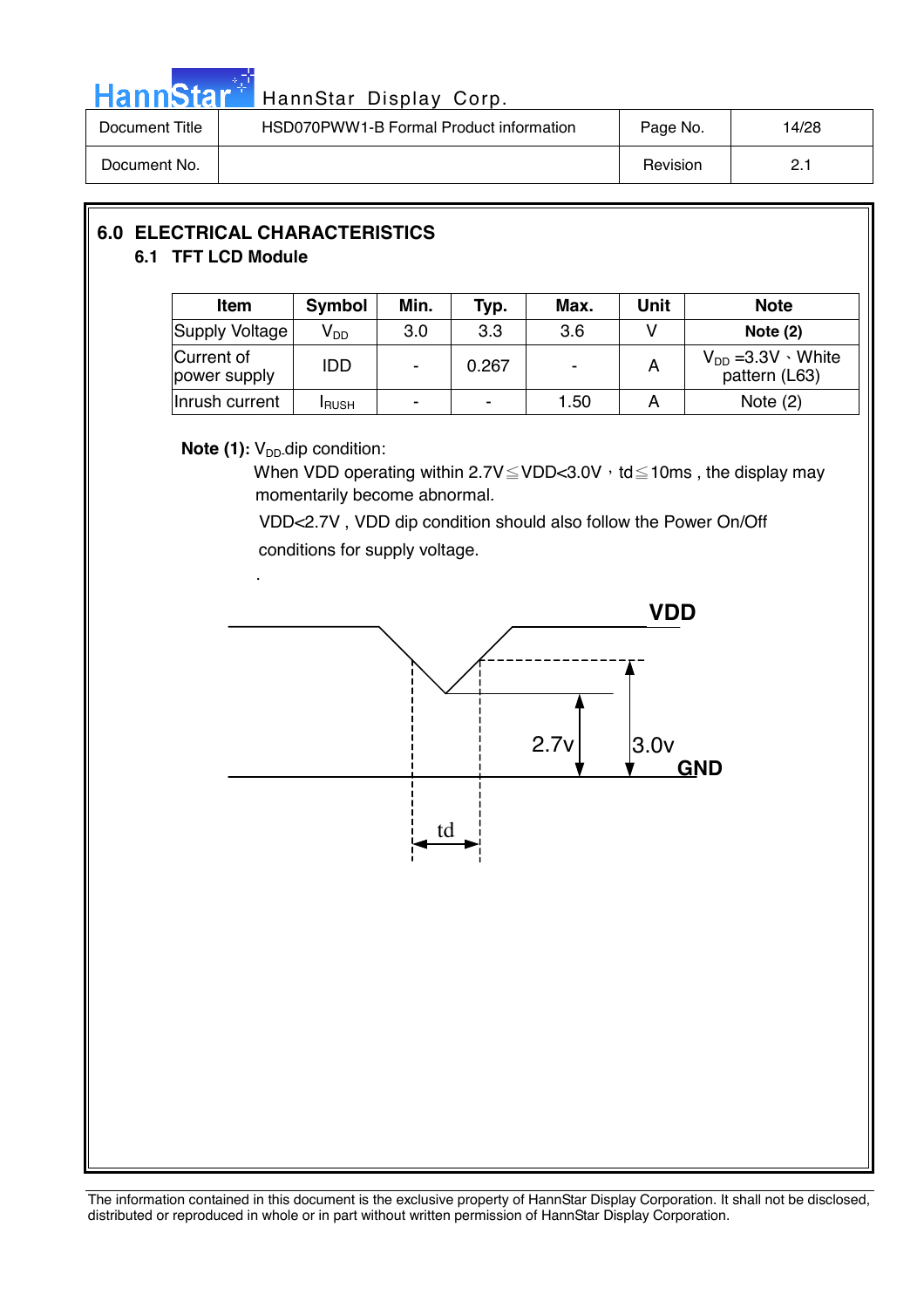| <b>HannStar</b> | HannStar Display Corp.                  |          |       |
|-----------------|-----------------------------------------|----------|-------|
| Document Title  | HSD070PWW1-B Formal Product information | Page No. | 15/28 |
| Document No.    |                                         | Revision | 2.1   |

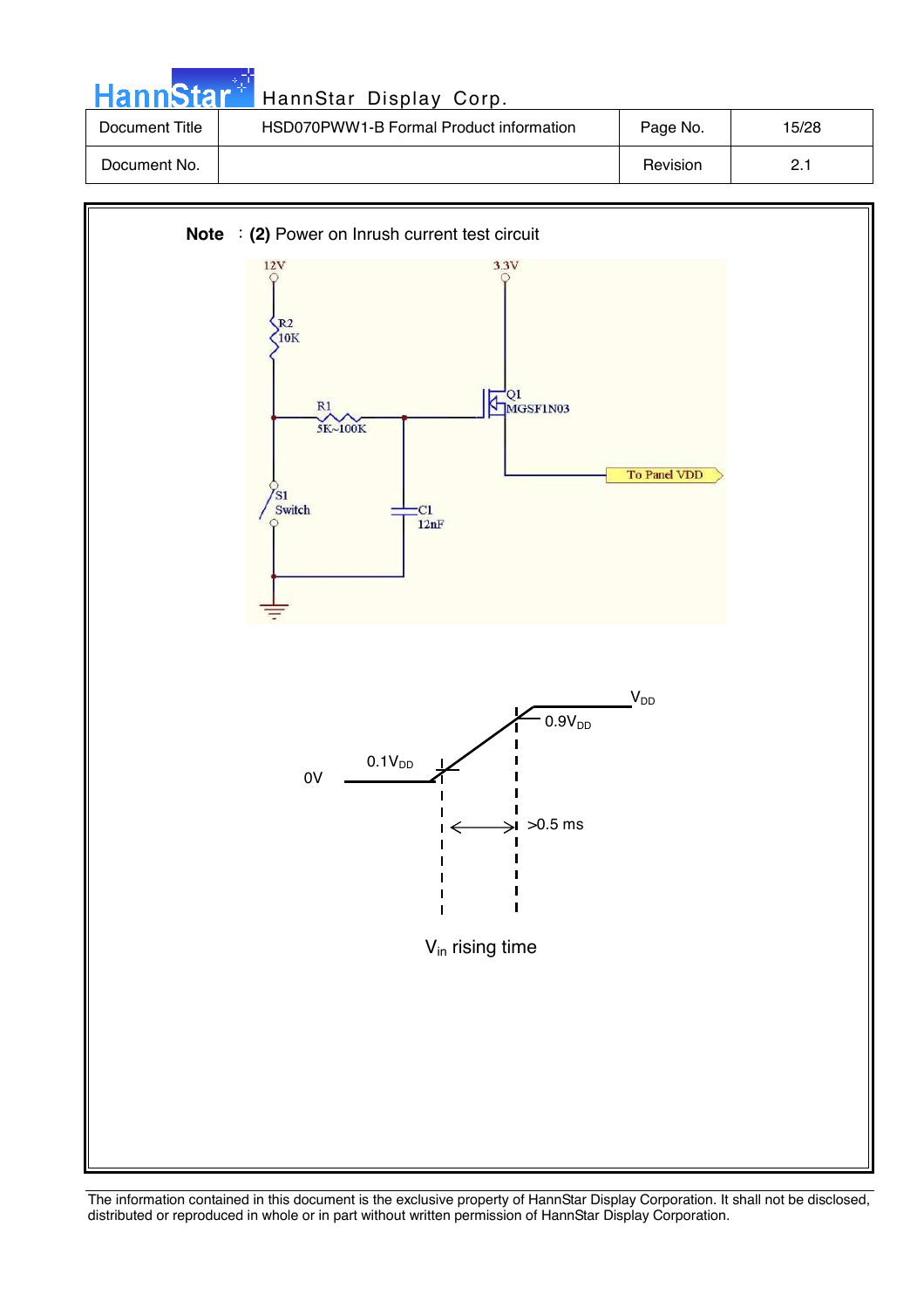|  |  | HannStar <b>'</b> |  |
|--|--|-------------------|--|
|  |  |                   |  |
|  |  |                   |  |

| Document Title | HSD070PWW1-B Formal Product information | Page No. | 16/28     |
|----------------|-----------------------------------------|----------|-----------|
| Document No.   |                                         | Revision | n.<br>- - |

| Item                              | Symbol                   | Min.                   | Typ. | Max.             | Unit | Conditions      |
|-----------------------------------|--------------------------|------------------------|------|------------------|------|-----------------|
| Differential Input High Threshold | Vth                      |                        |      | 100              | mV   |                 |
| Differential Input Low Threshold  | Vtl                      | $-100$                 |      |                  | mV   | $V_{CM} = 1.2V$ |
| Input Current                     | <b>I</b> IN              | $-10$                  |      | $+10$            | uA   |                 |
| Differential input Voltage        | $ V_{\text{ID}} $        | 0.1                    |      | 0.6              | v    |                 |
| Common Mode Voltage Offset        | $\mathsf{V}_\mathsf{CM}$ | (IV <sub>ID</sub> 1/2) | 1.25 | 2.4- $(IVID1/2)$ | v    |                 |





 for 6bits LVDS input LVDS Receiver Input Timing Definition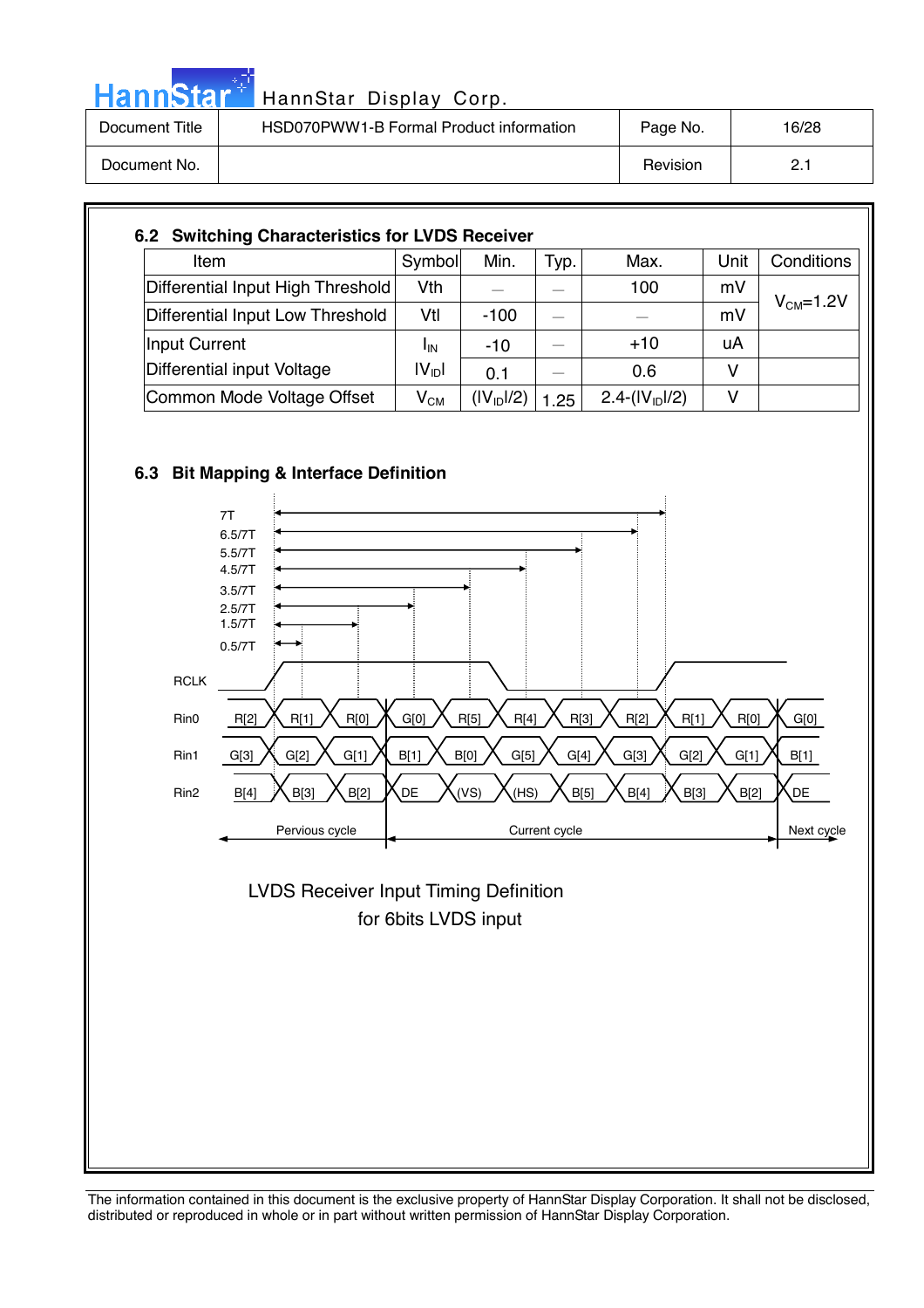|  | ann | > |  |
|--|-----|---|--|
|  |     |   |  |

| Document Title | HSD070PWW1-B Formal Product information | Page No. | 7/28 |
|----------------|-----------------------------------------|----------|------|
| Document No.   |                                         | Revision |      |

### **6.4 Interface Timing (DE mode)**  Item  $\vert$  Symbol | Min. | Typ. | Max. | Unit Frame Rate  $| - | 55 | 60 | 65 | Hz$ Frame Period  $\begin{vmatrix} 11 & 803 & 823 \\ 80 & 623 & 1023 \end{vmatrix}$  line Vertical Display Time  $\begin{array}{|c|c|c|c|c|c|c|c|c|} \hline \end{array}$  800  $\begin{array}{|c|c|c|c|c|c|c|c|} \hline \end{array}$  800  $\begin{array}{|c|c|c|c|c|c|c|c|} \hline \end{array}$  800  $\begin{array}{|c|c|c|c|c|c|c|c|c|} \hline \end{array}$  800  $\begin{array}{|c|c|c|c|c|c|c|c|c|} \hline \end{array}$ Vertical Blanking Time t3 3 23 223 line 1 Line Scanning Time t4 1334 1440 1961 clock Horizontal Display Time | t5 | 1280 | 1280 | 1280 | clock Horizontal Blanking Time t6 54 160 681 clock Clock Rate 1 t7 64.3 71.1 82 MHz

### **Timing Diagram of Interface Signal (DE mode)**

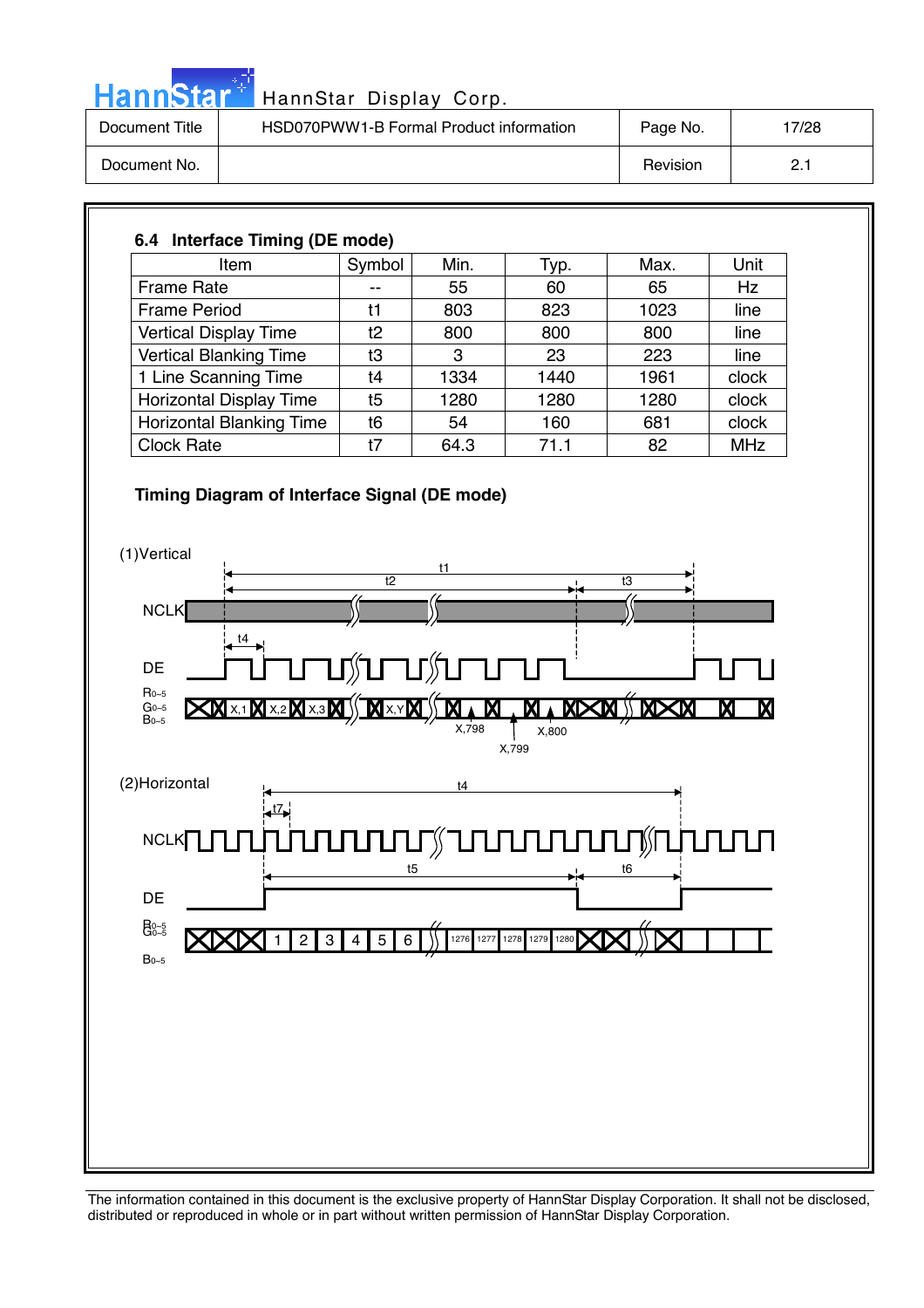| . .            |  |
|----------------|--|
|                |  |
| lannSta<br>. . |  |

| Document Title | HSD070PWW1-B Formal Product information | Page No. | 18/28 |
|----------------|-----------------------------------------|----------|-------|
| Document No.   |                                         | Revision |       |

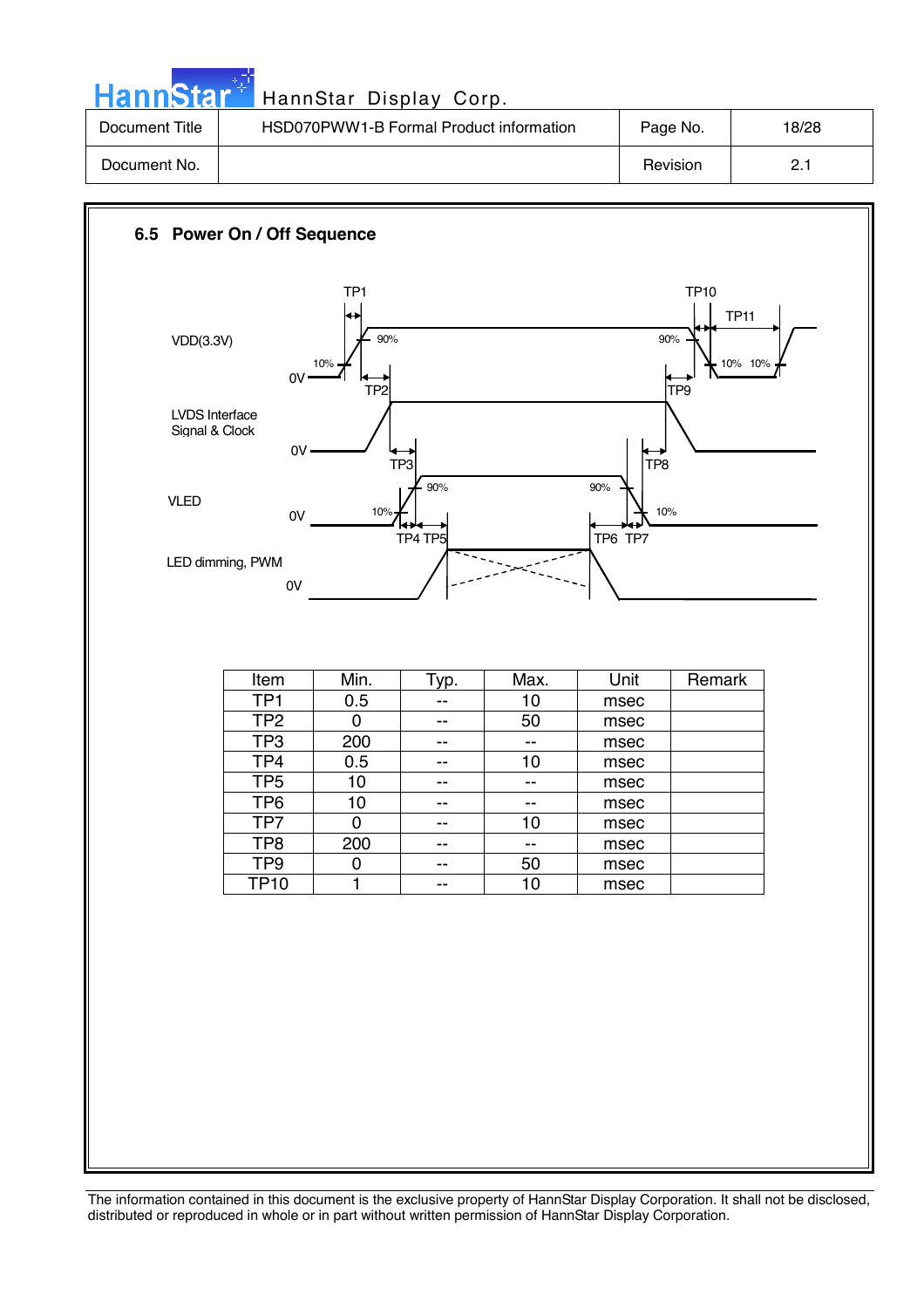|--|

| Document Title | HSD070PWW1-B Formal Product information | Page No. | 19/28 |
|----------------|-----------------------------------------|----------|-------|
| Document No.   |                                         | Revision |       |

- **Note**: (1) The supply voltage of the external system for the module input should be the same as the definition of  $V_{DD}$ .
	- **(2)** Apply the lamp volatge within the LCD operation range. When the back-light turns on before the LCD operation or the LCD truns off before the back-light turns off, the display may momentarily become white.
	- **(3)** In case of VDD = off level, please keep the level of input signal on the low or keep a high impedance.
	- **(4)** TP13 should be measured after the module has been fully discharged between power off and on period.
	- **(5)** Interface signal shall not be kept at high impedance when the power is on.
	- **(6)** The duty of LED dimming signal should be more than 20% in TP6 and TP14
	- **(7)** PWM can adjust brightness to control Pin. Pulse duty the bigger the brighter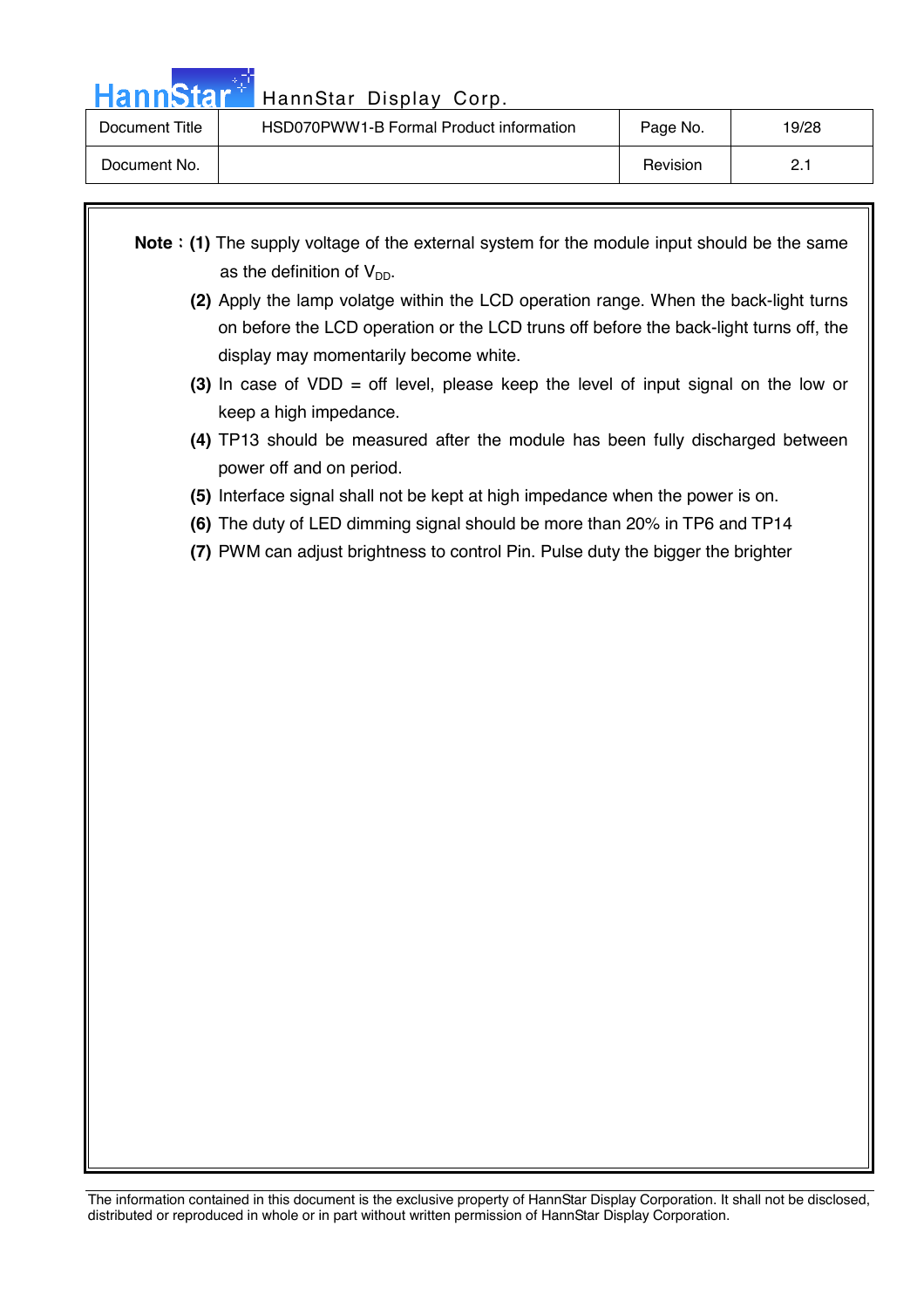# HannStar<sup>t HannStar Display Corp.</sup>

| Document Title | HSD070PWW1-B Formal Product information | Page No. | 20/28 |
|----------------|-----------------------------------------|----------|-------|
| Document No.   |                                         | Revision |       |

| <b>Parameter</b>                | <b>Symbol</b> | <b>Min</b> | <b>Typ</b> | Max   | <b>Units</b> | <b>Condition</b>         |
|---------------------------------|---------------|------------|------------|-------|--------------|--------------------------|
| <b>LED Current</b>              | ΙF            | --         | 20         |       | mA           | Ta=25 $°C$               |
| <b>LED Voltage</b>              | $V_F$         | 3.0        | 3.2        | 3.3   | Volt         | Ta=25 $°C$               |
| <b>LED Power</b><br>consumption | $P_{LED}$     | --         | 1.536      | 1.584 | Watt         | Ta=25 $°C$<br>Note $(1)$ |
| <b>LED Life-Time</b>            | N/A           | 10,000     | --         |       | Hour         | Ta=25 $°C$               |
|                                 |               |            |            |       |              | $I_{F=}$ 20mA            |
|                                 |               |            |            |       |              | Note $(2)$               |

**Note (1):** Calculator value for reference P=I<sub>F</sub> x V<sub>F</sub> x N (LED Qty')

 **Note (2):** The LED lifetime defines as the estimated time to 50% degradation of final luminous.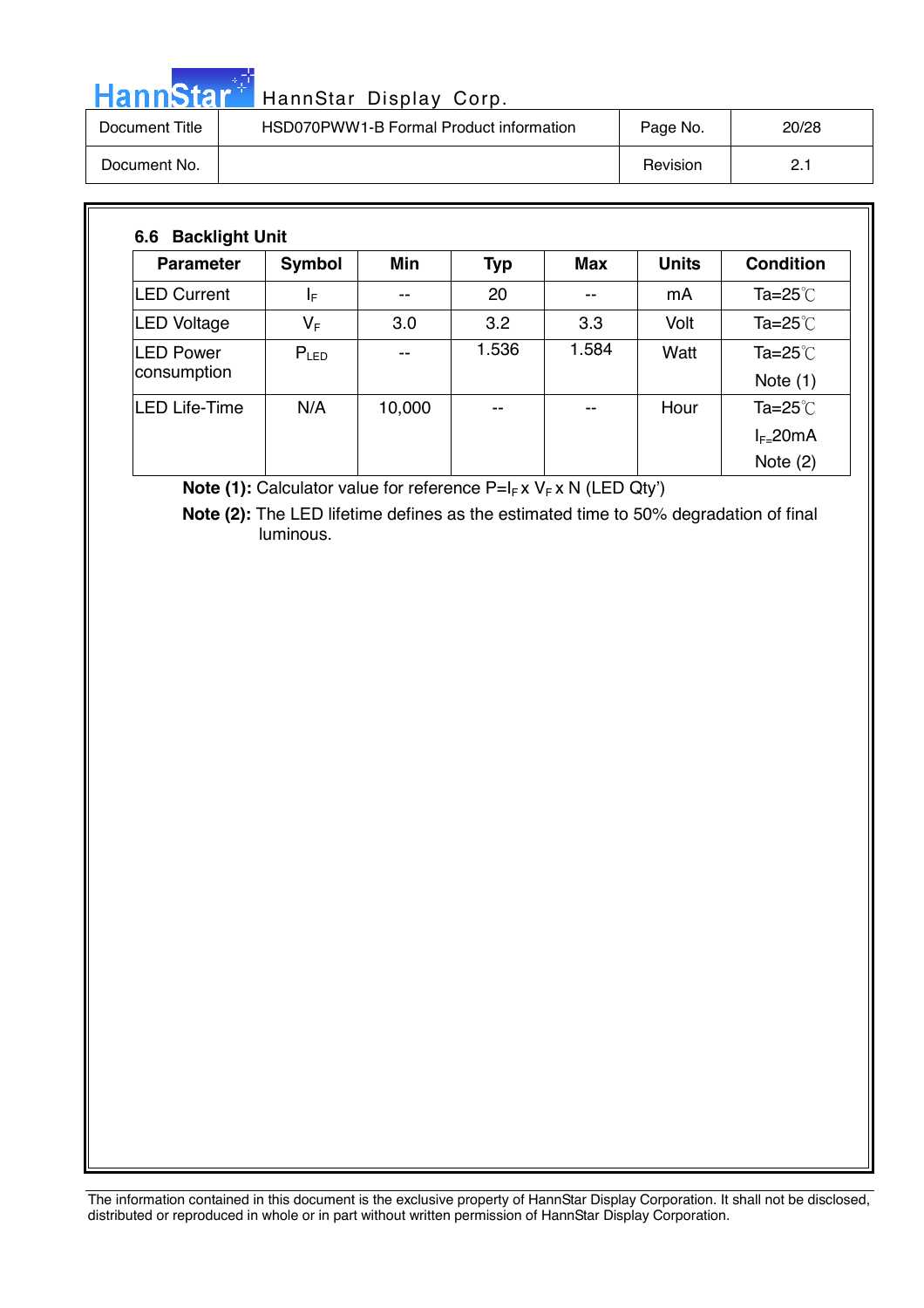

# HannStar<sup>t HannStar</sup> Display Corp.

| Document Title | HSD070PWW1-B Formal Product information | Page No. | 21/28 |
|----------------|-----------------------------------------|----------|-------|
| Document No.   |                                         | Revision |       |

### **6.7 LED Driver**

### **6.7.1 Absolute Maximum Ratings**

| Item                     | Symbol          | Min.   | Max. | Unit | <b>Note</b> |
|--------------------------|-----------------|--------|------|------|-------------|
| LED Power Supply voltage | VLED            | $-0.3$ |      | Volt |             |
| ILED<br>EN               | V <sub>EN</sub> | $-$    |      | Volt |             |

### **6.7.2 DC Electrical Characteristics**

| <b>Parameter</b>                   | <b>Symbol</b>        | Min | <b>Typ</b> | <b>Max</b> | <b>Units</b> | Remark |
|------------------------------------|----------------------|-----|------------|------------|--------------|--------|
| <b>LED Power</b><br>Supply Voltage | V <sub>LED</sub>     | 3.0 | $-$        | 5.0        | Volt         |        |
| LED_EN High<br>Threshold           | $V_{LED\_ENH}$       | 1.4 | $- -$      | V_LED      | Volt         |        |
| LED_EN Low<br>Threshold            | V <sub>LED_ENL</sub> | --  | $- -$      | 0.5        | Volt         |        |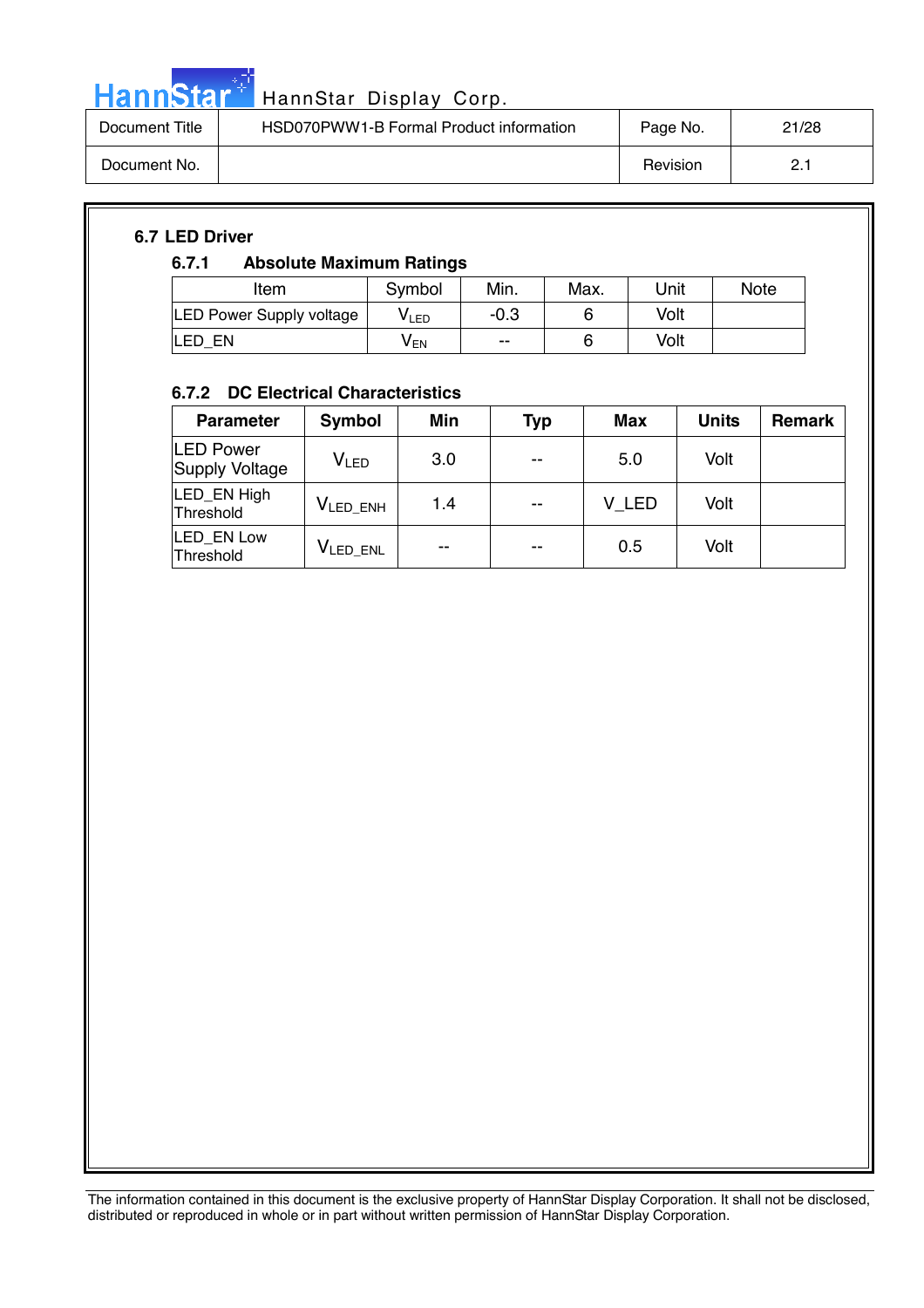|  |  | <b>HannStar</b> | . . |
|--|--|-----------------|-----|
|  |  |                 |     |
|  |  |                 |     |

| Document Title | HSD070PWW1-B Formal Product information | Page No. | 22/28    |
|----------------|-----------------------------------------|----------|----------|
| Document No.   |                                         | Revision | <u>.</u> |

### **7.0 Reliability test items**

|     | <b>Reliability test items</b>     |                                                                                                 |               |
|-----|-----------------------------------|-------------------------------------------------------------------------------------------------|---------------|
| No. | <b>Item</b>                       | <b>Conditions</b>                                                                               | <b>Remark</b> |
|     | <b>High Temperature Storage</b>   | Ta= $+80^{\circ}$ C, 240hrs                                                                     |               |
| 2   | Low Temperature Storage           | Ta= $-30^{\circ}$ C, 240hrs                                                                     |               |
| 3   | <b>High Temperature Operation</b> | Ta= $+70^{\circ}$ C, 240hrs                                                                     |               |
|     | Low Temperature Operation         | Ta= $-20^{\circ}$ C, 240hrs                                                                     |               |
| 5   |                                   | Thermal Cycling Test (non operation) $\vert$ -30°C(30min) $\rightarrow$ +80°C(30min),200 cycles |               |
|     | Vibration                         | Sine Wave                                                                                       |               |
| 6   |                                   | 1.04G, 5~500Hz, XYZ                                                                             |               |
|     |                                   | 30min/each direction                                                                            |               |
|     | <b>Shock</b>                      | Half-Sine, 100G, 6ms, ±XYZ, 3 cycle                                                             |               |

### **Storage / Operating temperature**



**Note .**Max wet bulb temp.=39°C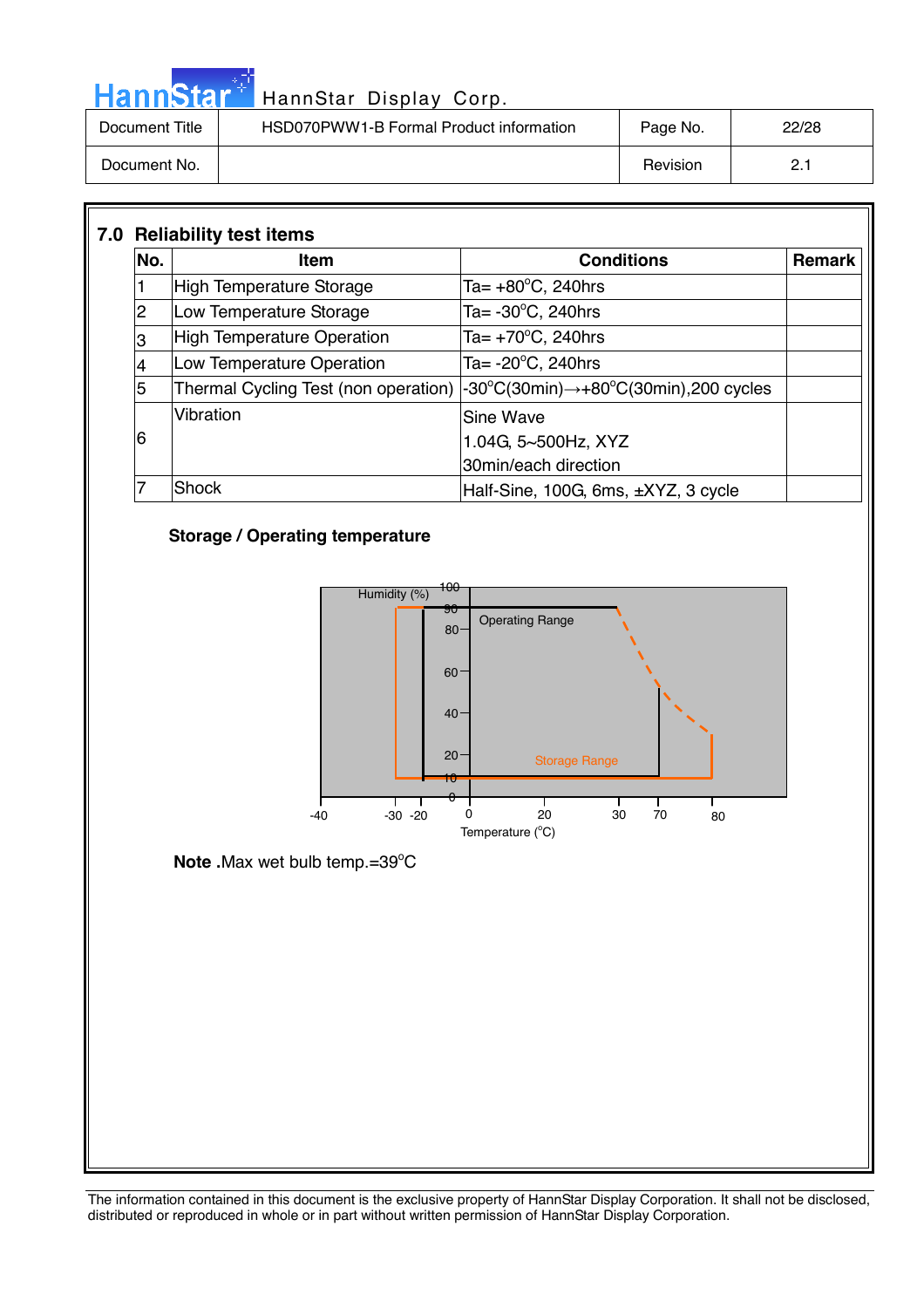| HannStar <sup>*1</sup> | HannStar Display Corp.                  |          |       |
|------------------------|-----------------------------------------|----------|-------|
| Document Title         | HSD070PWW1-B Formal Product information | Page No. | 23/28 |
| Document No.           |                                         | Revision |       |

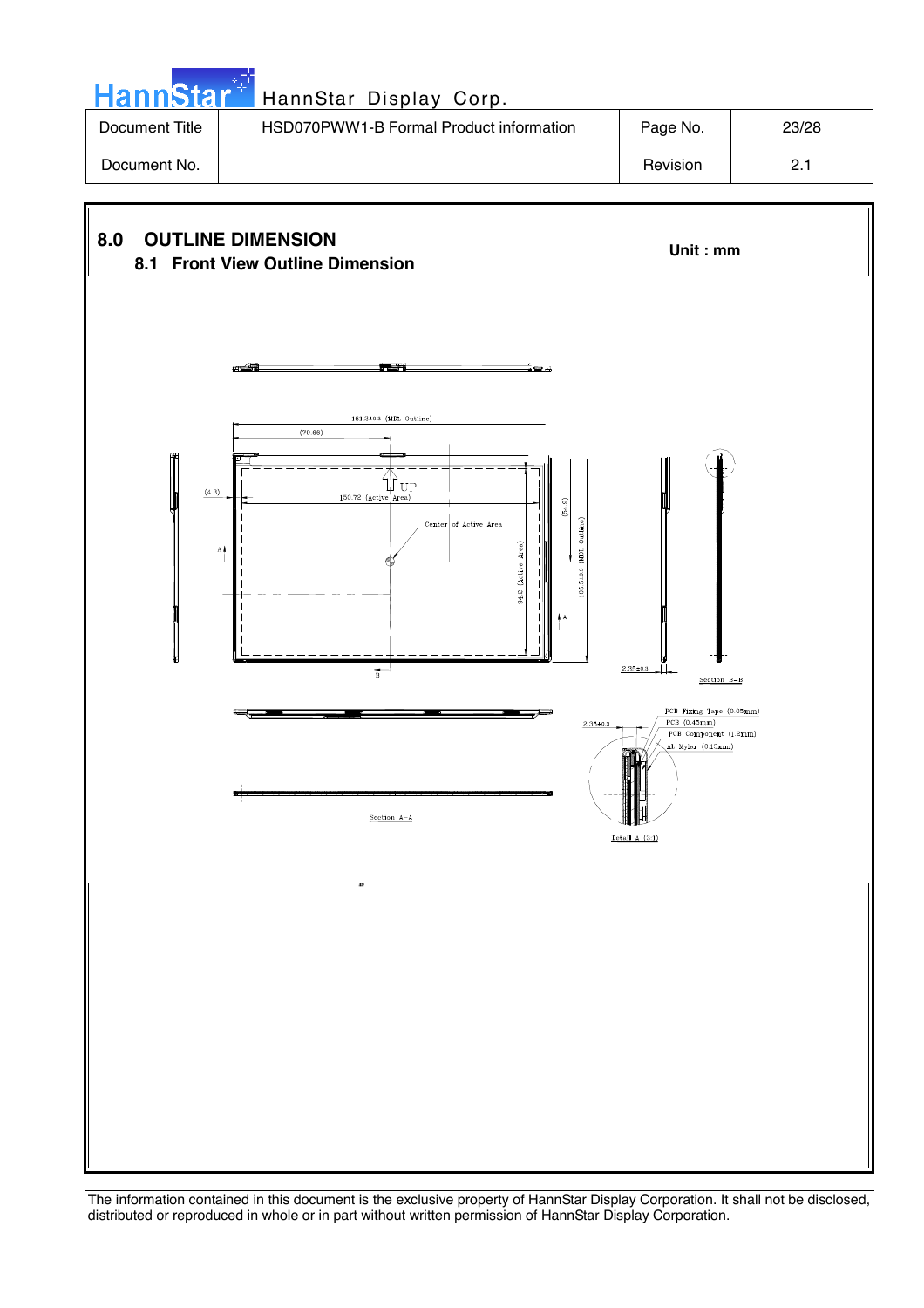|  | HannStar <sup>*</sup> |  |
|--|-----------------------|--|
|  |                       |  |

| Document Title | HSD070PWW1-B Formal Product information | Page No. | 24/28 |
|----------------|-----------------------------------------|----------|-------|
| Document No.   |                                         | Revision | L.    |

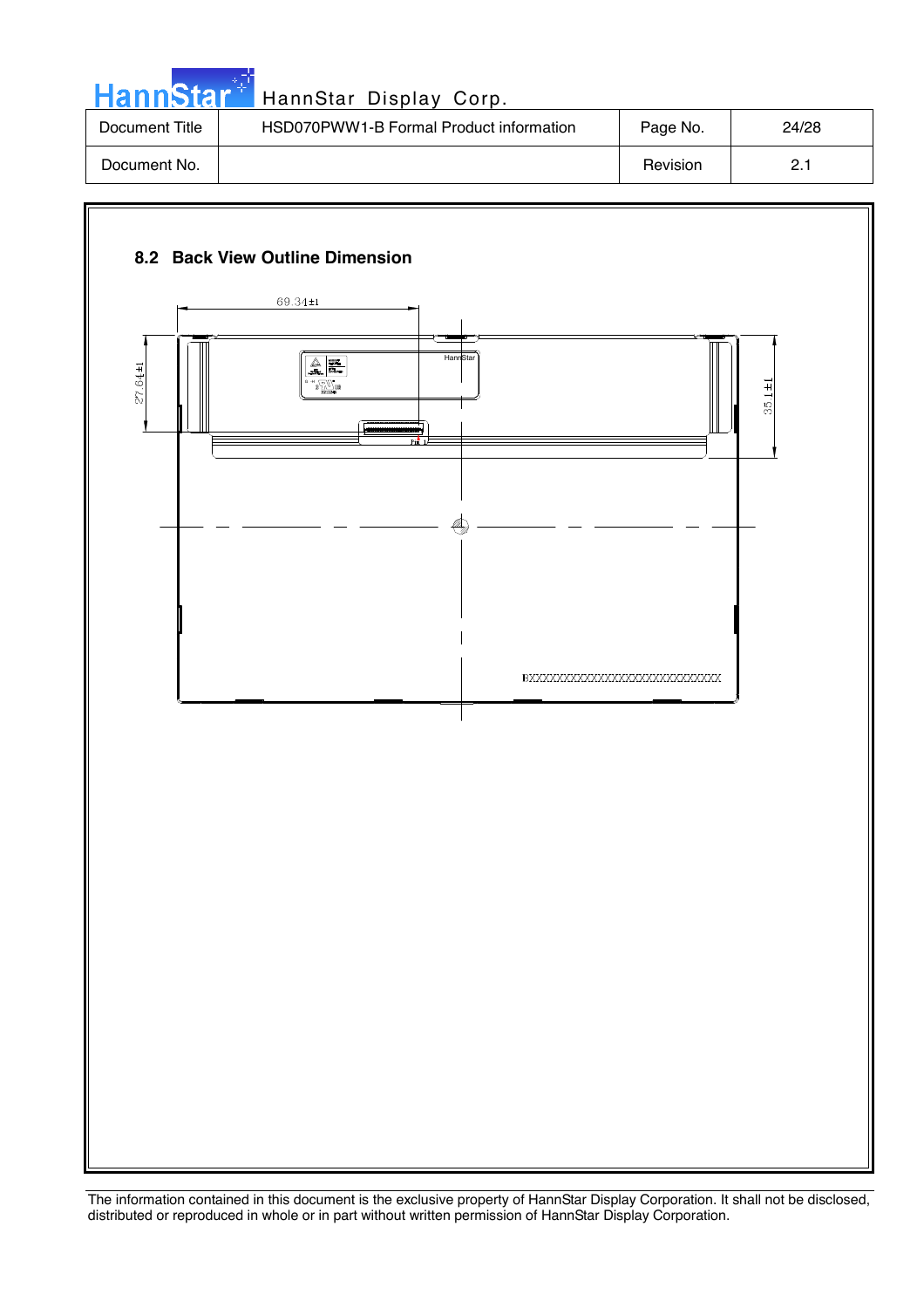

# HannStar<sup>17</sup> HannStar Display Corp.

| Document Title | HSD070PWW1-B Formal Product information | Page No. | 25/28 |
|----------------|-----------------------------------------|----------|-------|
| Document No.   |                                         | Revision | ი -   |

**9.0 LOT MARK 9.1 Lot Mark**  1 || 2 || 3 || 4 || 5 || 6 || 7 || 8 || 9 || 10|| 11 || 12|| 13|| 14|| 15 Code 1,2,3,4,5,6: HannStar internal flow control code. Code 7: production location. Code 8: production year. Code 9: production month. Code 10,11,12,13,14,15: serial number.

Note (1) Production Year

| Year | 2006 | 2007 | 2008 | 2009 | 2010 | 2011 | 0010<br>ີ | 2013 | 2014 | 2015 |
|------|------|------|------|------|------|------|-----------|------|------|------|
| Mark |      |      |      |      |      |      | -         |      |      |      |

Note (2) Production Month

| Month | Jan. | Feb. | Mar. | Apr. | l May. | Jun. | Jul. | Aug. | Sep. | Oct | Nov. | Dec. |
|-------|------|------|------|------|--------|------|------|------|------|-----|------|------|
| Mark  |      |      |      |      |        |      |      |      |      |     |      |      |

### **9.2 Location of Lot Mark**

(1) The label is attached to the backside of the LCD module.

(2) This is subject to change without prior notice.

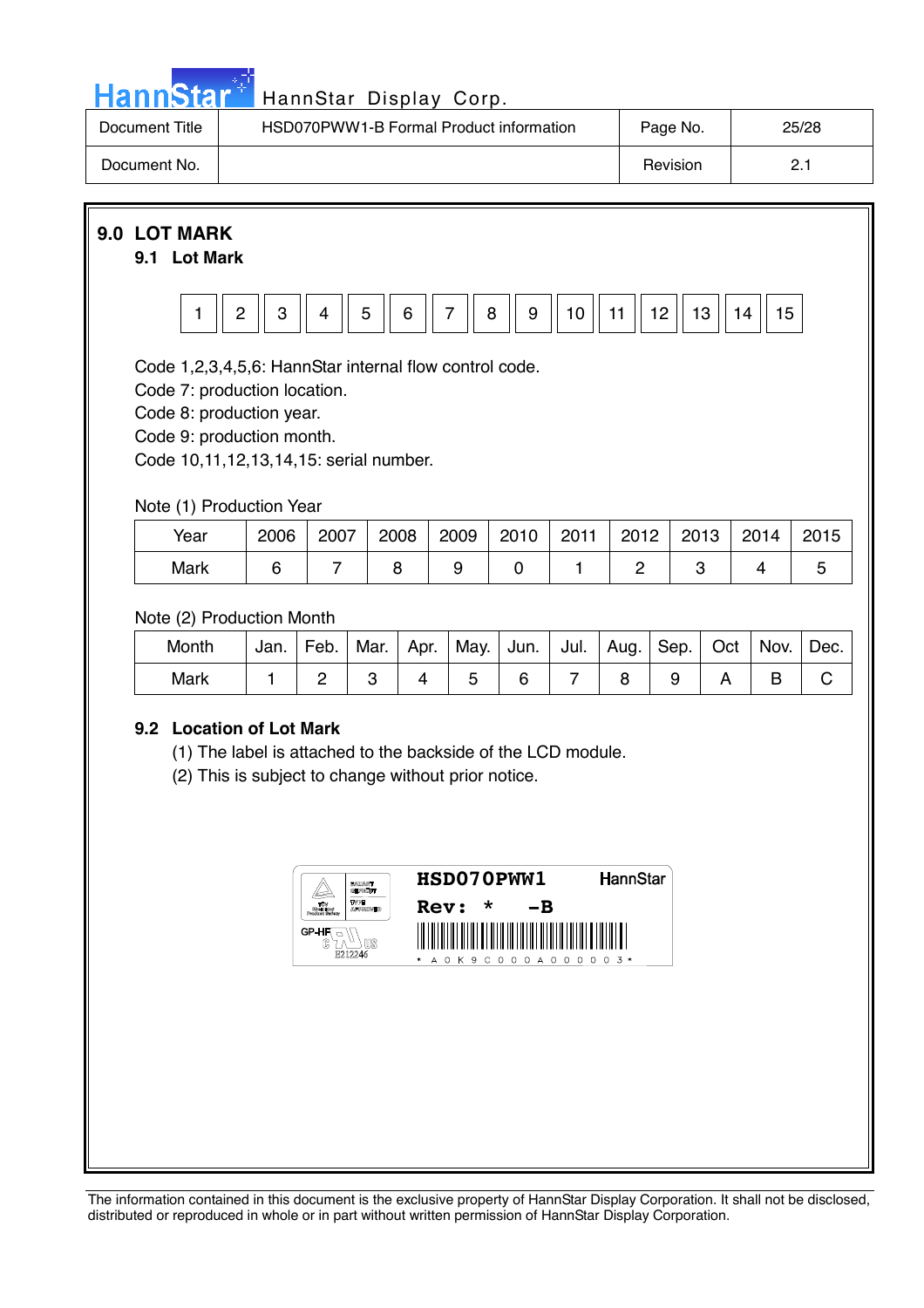| <b>Hannsta</b> |
|----------------|
|----------------|

| Document Title | HSD070PWW1-B Formal Product information | Page No. | 26/28 |
|----------------|-----------------------------------------|----------|-------|
| Document No.   |                                         | Revision | っ -   |

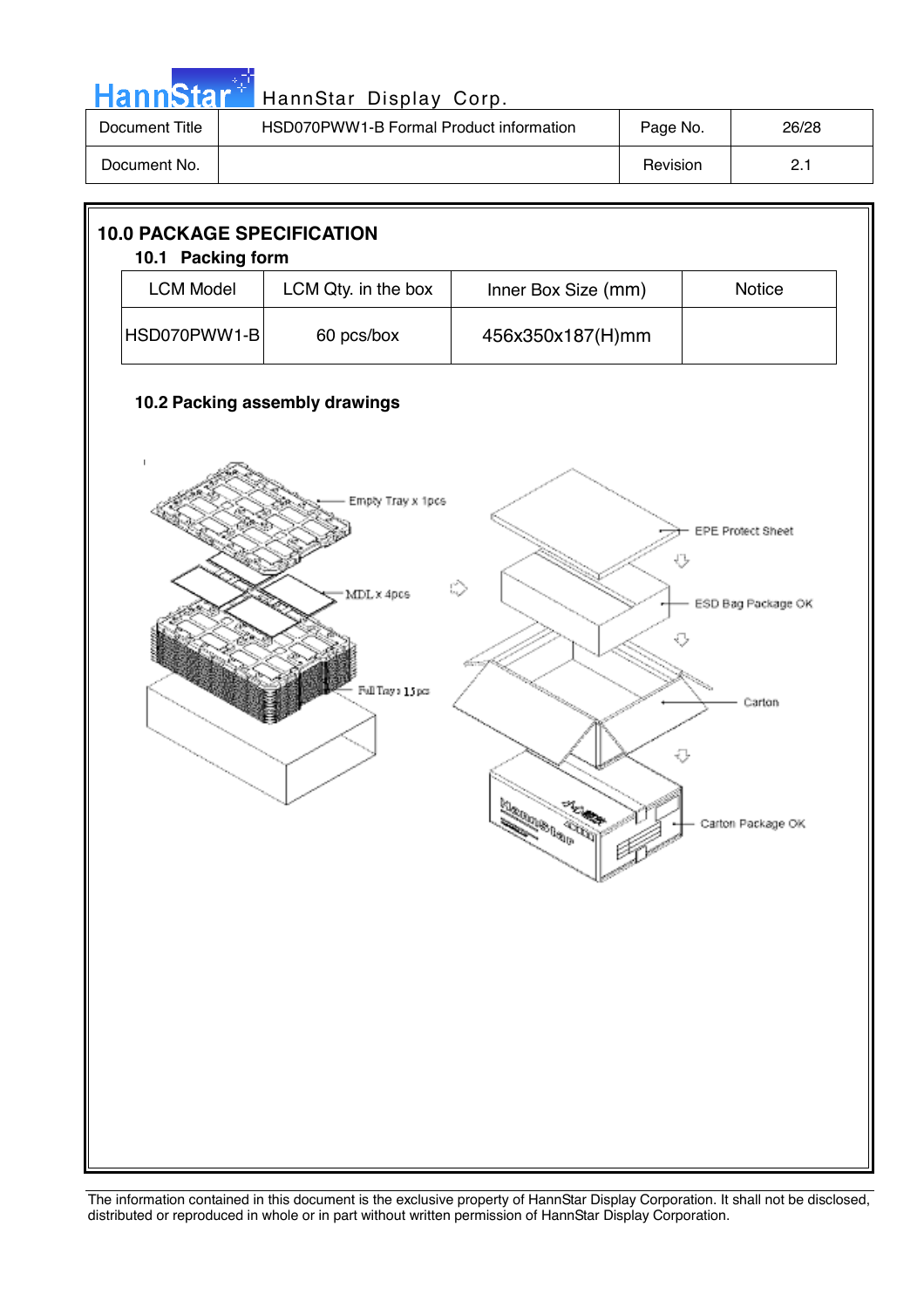| . . |     |    |  |
|-----|-----|----|--|
|     | ann |    |  |
| . . |     | æ. |  |
|     |     |    |  |

| Document Title | HSD070PWW1-B Formal Product information | Page No. | 27/28 |
|----------------|-----------------------------------------|----------|-------|
| Document No.   |                                         | Revision | ი -   |

| HSD070PWW1-B  | Material                      | <b>Notice</b>   |
|---------------|-------------------------------|-----------------|
| <b>Box</b>    | <b>Corrugated Paper Board</b> | <b>AB Flute</b> |
| Partition/Pad | <b>Corrugated Paper Board</b> | <b>B</b> Flute  |
| Corner Pad    | <b>Corrugated Paper Board</b> | <b>B</b> Flute  |
| Tray          | ΡF                            | --              |

### **11.0 GENERAL PRECAUTION**

### **11.1 Use Restriction**

This product is not authorized for use in life supporting systems, aircraft navigation control systems, military systems and any other application where performance failure could be life-threatening or otherwise catastrophic.

### **11.2 Disassembling or Modification**

 Do not disassemble or modify the module. It may damage sensitive parts inside LCD module, and may cause scratches or dust on the display. HannStar does not warrant the module, if customers disassemble or modify the module.

### **11.3 Breakage of LCD Panel**

- 11.3.1.If LCD panel is broken and liquid crystal spills out, do not ingest or inhale liquid crystal, and do not contact liquid crystal with skin.
- 11.3.2. If liquid crystal contacts mouth or eyes, rinse out with water immediately.
- 11.3.3. If liquid crystal contacts skin or cloths, wash it off immediately with alcohol and rinse thoroughly with water.
- 11.3.4. Handle carefully with chips of glass that may cause injury, when the glass is broken.

### **11.4 Electric Shock**

- 11.4.1. Disconnect power supply before handling LCD module.
- 11.4.2. Do not pull or fold the LED cable.
- 11.4.3. Do not touch the parts inside LCD modules and the fluorescent LED's connector or cables in order to prevent electric shock.